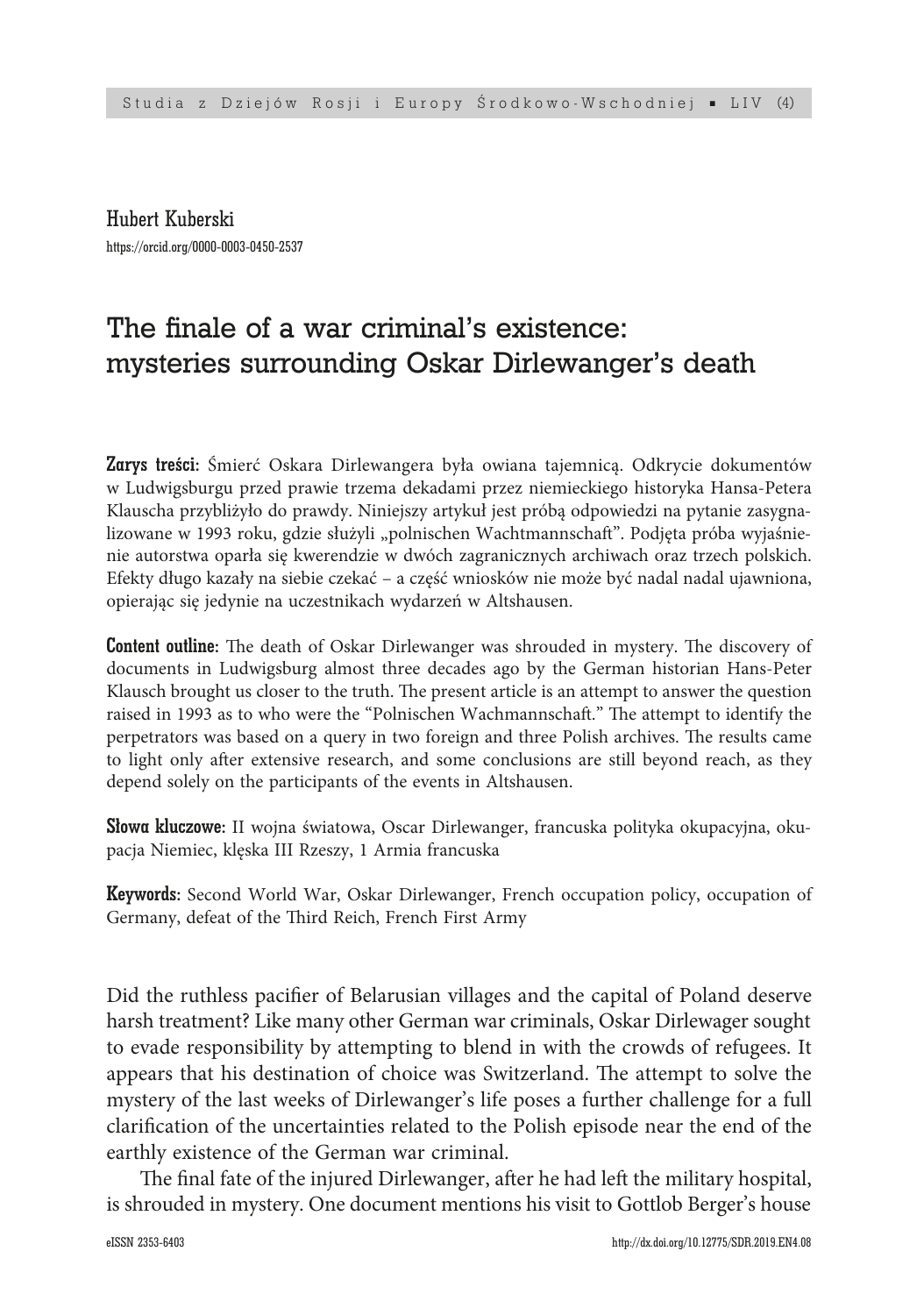in Berlin on 15–20 March 1945 and his return to his parents' house in Esslingen am Neckar. Others would point to an immediate evacuation towards south-west Germany, to the town of Altshausen in Württemberg. In any case, Dirlewanger travelled around Germany without any difficulty in these last tense weeks when "defeatists" were being hunted and hanged. Reports on the end of Dirlewanger's life are equally uncertain and contradictory. Some people suspected him of successfully escaping to Egypt, where he was supposed to be training the local police force in cooperation with Otto Skorzeny. In 1960, all the questions found a surprising answer.1 It turned out that Dirlewanger had been killed in the aforementioned town in Württemberg, at the Detention Centre Altshausen (Centre de détention d'Altshausen), a former oast house, later a coach house and stable, adjacent to the local town hall (Rathaus). This representative urban building was occupied by Second Lieutenant [Sous-lieutenant] Hoffmann, the garrison officer of Altshausen [Officier de Garnison de la Place d'Altshausen]. On the night of 4/5 June, the criminal was taken three times for "interrogation" during which he was beaten in the corridor.<sup>2</sup>

The French occupation authorities resided in the town hall, located near Schloss Altshausen, the seat of Philipp Albrecht, Duke of Württemberg.<sup>3</sup> When in 1934 Duke Philip Albrecht had refused to fly the swastika flag at his palace, the Kronprinzenpalais in Stuttgart, the National Socialists forced him to leave the city with his family and move to the Altshausen palace for opposing the regime.4

We do not know how Dirlewanger reached Althausen. After leaving the field hospital, he ended up in Berlin on 15–20 March 1945, where he met with

<sup>1</sup> Bundesarchiv Ludwigsburg [hereinafter: BAL], B162/16592, fol. 104–112, Materialsammlung betr. Sondereinheit Dirlewanger – Bd. 1 T. 1 Unterlagen verschiedener Proveniezen zu Oskar Dirlewanger: Institut Für Gerichtliche Medizin Der Universität Freiburg, Prof. Dr. med. G. Weyrich, An die Staatsanwaltschaft Ravensburg, Betr: Ermittlungsverfahren gegen Dr. Dirlewanger, Oskar, wegen Mordverdacht, 24.11.1960; H.-P. Klausch, *Antifaschisten in SS-Uniform. Schicksal und Widerstand der deutschen politischen KZ-Häftlingen Zuchthaus- und Werhmachtsgefangenen in der SS- Sonderformation Dirlewanger*, Bremen, 1993, p. 303, and French L. MacLean, *The Cruel Hunters. SS-Sonderkommando Dirlewanger. Hitler's Most Notorious Anti-Partisan Unit*, Atglen, 1998, p. 223.

<sup>2</sup> Archiwum Instytutu Pamięci Narodowej [hereinafter: AIPN], GK 164/1711, fol. 16-17, GKBZN, Case file: dr Dirlewanger Oskar, Copie certifiée conforme à l'original, 30.10.1947; Le Sous-lieutenant Hoffmann, Officier de Garnison de la Place d'Altshausen à Monsieur le Chef de Bataillon, Commandant le 4eme Bataillon du 9eme Regiment de Zouaves; 08.06.1945; H.-P. Klausch, op. cit., p. 315, F. L. MacLean, op. cit., p. 225 and Д. Жуков, И. Ковтун, *Охотники за партизанами. Бригада Дирлевангера*, Москва, 2013, pp. 407–408.

<sup>3</sup> Georg Philipp Albrecht Carl Maria Joseph Ludwig Hubertus Stanislaus Leopold Herzog von Württemberg.

<sup>4</sup> A castle of the Teutonic Order (Deutschordensschloß), the only Baroque monastic palace of the renowned architect Johann Caspar Bagnato. The complex was built in the 18th century and is now the residence of the Ducal House of Württemberg. The castle garden with sculptures of Diane, Duchess of Württemberg, and St. Michael was renovated in 2000 and is open to the public; see: E. Fritz, "Das Haus Württemberg und der Nationalsozialismus. Motive des Widerstands gegen Hitler und seine Bewegung," in: *Adel und Nationalsozialismus im deutschen Südwesten*, ed. Ch. Dowe, Stuttgart–Leinfelden–Echterdingen, 2007, p. 139.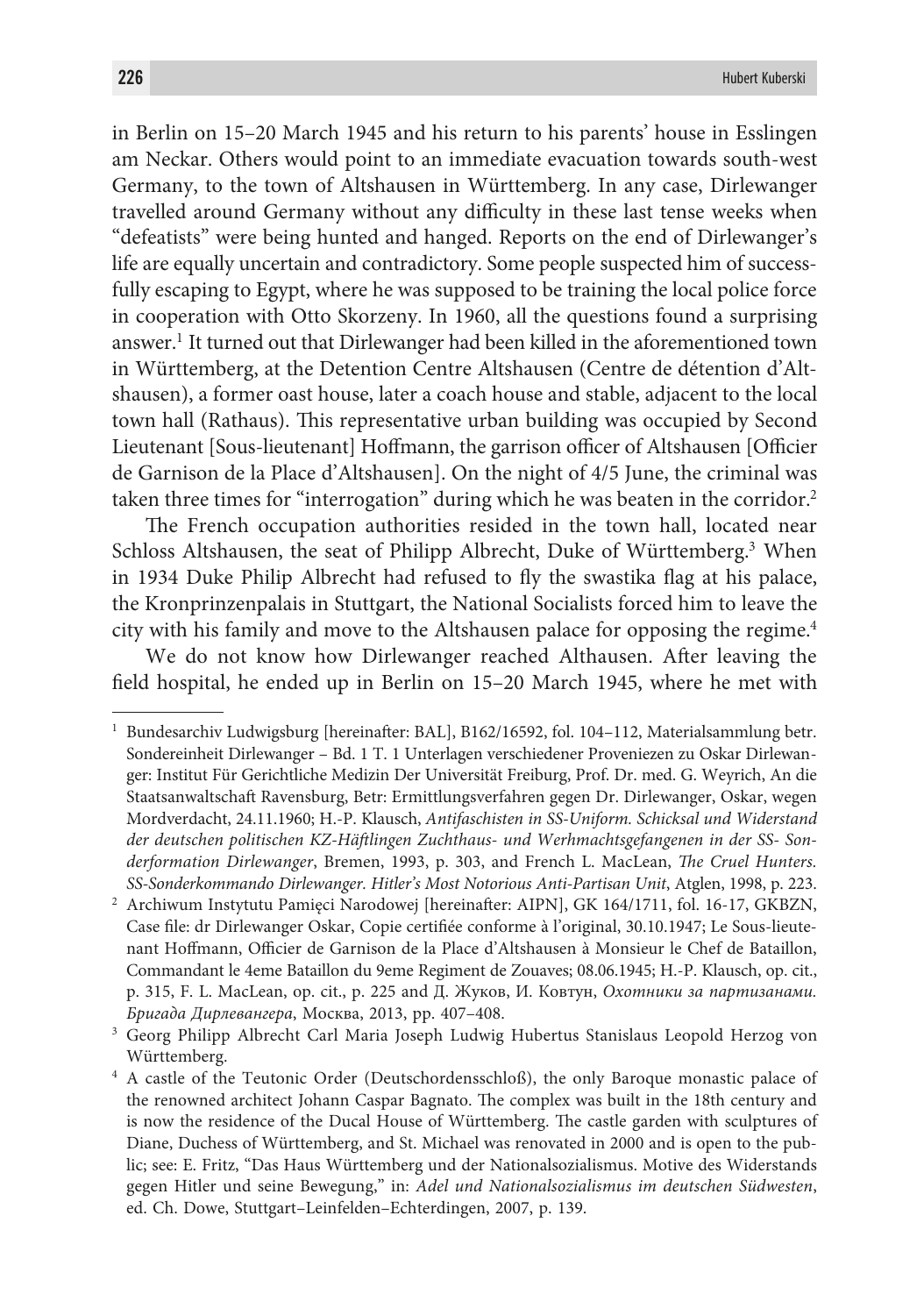SS-Obergruppenführer Gottlob Berger for the last time. We do not know exactly what they talked about, but the impending finale of the war urged them to cover their own traces as effectively as possible. Dirlewanger then returned from the German capital to his family home in Esslingen am Neckar. He devoted the first half of April to the retrieval of stolen and received items from his parents' house. The loot was to be hidden until better times. Soon afterwards, on 22 April, he moved to Allgäu-Imenstadt, in south-western Bavaria (then Gau Schwaben), to the nearby hunting grounds of the famous industrialist from Württemberg, Robert Bosch (a friend of Berger's). Here Dirlewanger got rid of his SS-Oberführer uniform and exchanged it for civilian clothes. Then he vanished for a few weeks. Undoubtedly, he travelled to the small town of Althausen, 80 km away, to disappear from public sight. Lake Constance and the nearby Swiss border were only 40 km away. It is possible to link Dirlewanger with one Altshausen resident, Christian Häberl. He was alleged to have been sent to Dirlewanger's unit as a cook in order to rehabilitate himself for the murder of an African man (a French colonial POW?).<sup>5</sup> This provided Dirlewanger with shelter in the town. It should be noted that just three days after the surrender of Germany, roadside checks and inspections began on the entrances and exits of warehouses in the French zone. And in the fourth week of the occupation, the French began to seal the border with Austria and Switzerland. These activities were carried out on two roads that intersected in the small Württemberger town of our interest: Messkirch-Pfullendorf-Ostrach-Altshausen-Weingarten-Ravensburg-Wangen in Allgäu-Imenstadt and Sigmaringen-Herbertingen-Bad Saulgau-Althausen.6

Meanwhile, fate worked more in favour of an anonymous soldier than the commander of SS-Sdr. Dirlewanger, as he remembered in postwar diaries: "We arranged some civilian clothing and threw our uniforms into a pit. […] At night we scampered along, like so many other soldiers apparently, from village to village and through forests and fields to the Harz. We continually encountered individuals or small groups that also had set out on their own. We didn't talk much. We always tried to cover as much ground as possible at night. And we were actually

<sup>5</sup> One German journalist recalls an interesting regionalist book describing the end of the Nazi dictatorship in Württemberg: S. Emmrich, D. Breucker, P. Eitel, *Kriegsende und Neubeginn. Das Jahr 1945 in Ravensburg, Weingarten und Umgebung – Taschenbuch*, Ravensburg, 1996, see: B. Baur, "Kriegsverbrecher in Altshausen zu Tode gefoltert," in: *Schwäbische Zeitung Altshausen*, 5 June 2015, avilable at: https://www.schwaebische.de/landkreis/landkreis-ravensburg/altshausen\_artikel, kriegsverbrecher-in-altshausen-zu-tode-gefoltert-\_arid,10245358.html [accessed: 10 Jun 2018].

<sup>6</sup> Service historique de la Défense – Fonds de l'armée de Terre (à Vincennes) [hereinafter: SHD Vincennes], 10P/193-22, no fol., 1ére Armée Française, 3eme Bureau, No 2.579/3-US, Compte – Letter of Transmittal, Special Instruction No. 215 on the closing of the Austro-German Frontier, Ref. Nr. 647/OP-3 + Special Instruction for participation of First French Air Corps in the closing of the German frontiers, Ref. No. 648/OP-3; 27.05.1945, and 10P/299 [1er Corps d'Armée, E.M., 4e Bureau], no fol. 1er Corps d'Armée, Etat-Major, 4e Bureau, No. 1891/4TC, Directives pour les services No. 3; 11.05.1945; and Н.-Р. Klausch, op. cit., p. 303.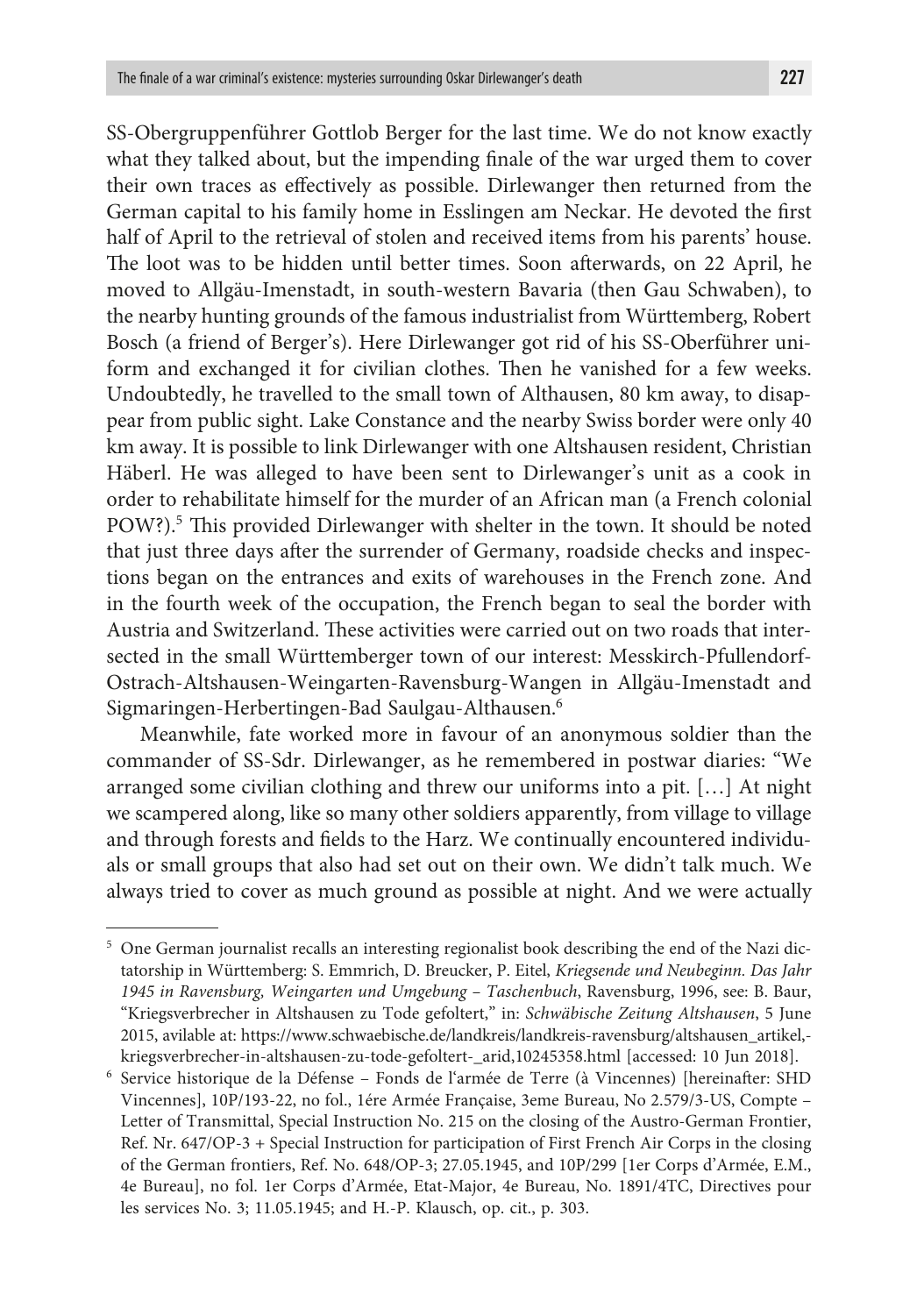lucky that we didn't fall into the hands of Americans, because we couldn't see anything. We didn't know whether there were any guard posts out there somewhere. We were very lucky and actually made it to a little town near Mansfeld."<sup>7</sup>

It was precisely in the Württemberg town of Altshausen that Dirlewanger was to fall victim to French or French colonial or Polish guards [Polnischen Wachmannschaften] at the local prison referred to as the "detention centre." The former group had already murdered prisoners in Altshausen before, while the Poles may have found out who was imprisoned there and decided to take advantage of the opportunity for revenge. The only question is: what could the Polish communists from the French Communist Party (*Parti communiste français*, PCF) have known about Dirlewanger? It would be worth putting forward the research question as to the extent to which Dirlewanger was known or even recognised by Poles in the years 1944–45 (in this case, Polish emigrants in France who knew little about the occupied homeland or the Warsaw Uprising). Inquiries into the uprising press do not show him being prominently featured; he did not stand out in the insurgent reports, nor in the "Information Bulletin," his unit being treated as yet another SS regiment – there was even less or no information in the French communist newspaper *L'Humanité*. Perhaps it is a possible explanation that Dirlewanger had found himself in a town with strong with a strong possible presence of deported Polish Jews or Poles who knew or remembered him and accidentally passed on this information to Rathaus Altshausen at a time when unplanned guard duty was performed there by the "Polnischen Wachmannschaften"? The second possible version of events mentions a Jewish camp survivor who had ended up in Württemberg (most likely the German forced labour camp in Stary Dzików, GG Zwangsarbeitslager – ZAL Dzikow). Was he the one who identified the German war criminal? Or maybe it was more about the belief of the guards that the sturdy elderly man could be hiding a treasure? The Polish guards would gladly take care of it, as they did with many other items stolen during the several months of occupation of Württemberg. The testimonies of Jan Gerhard, signalling the possibility of a third source of witnesses, may also serve as a hint: "Occasionally, the Group was contacted by Poles who had been working in Germany, as well as Poles from France, who wished to join the Group after its formation as a regular unit of the French army. Neither I, nor Major JELE[Ń] or even THEVENON had the right to recruit these people as the lists of soldiers had been approved and closed. […] The French could use such a concentration of Poles, especially looters etc., by our units against us."8

<sup>7</sup> *The SS-Sonderkommando "Dirlewanger": A Memoir,* ed. R. Michaelis, Atglen, 2013, p. 96 [*Erinnerungen an das SS-Sonderkommando "Dirlewanger,"* ed. R. Michaelis, Berlin, 2011, p. 102.].

<sup>8</sup> Some hope for clarification has been found in the fate of Abraham Bravermann (b. 3 May 1921, Warsaw), Isidor Gilbert (b. 1 October 1920, Ciechanów), Wolf Gimpel (b. 10 July 1920, Bełżyce) and especially Majer Cukierman, son of Szulim, born on 15 February 1925. The latter was a Polish citizen of Jewish origin who was imprisoned in the Radom Ghetto (Rest-Ghetto) until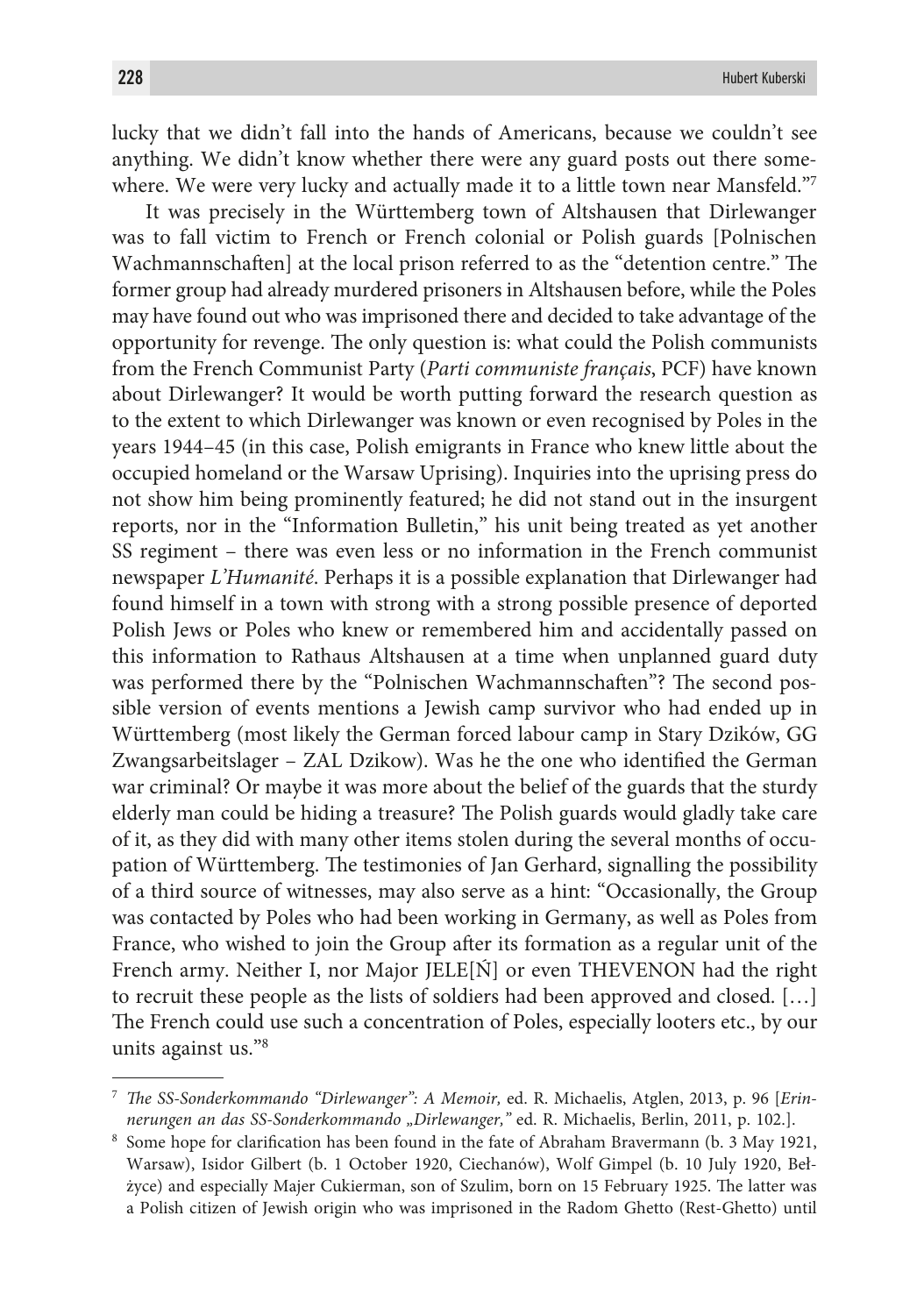Before describing the last days of Oskar Dirlewanger, it is necessary to clarify the question of the surviving Jewish prisoner. Obviously, there is no way of identifying him, but it has been possible to determine how concentration camp prisoners emerged in the quiet and peaceful town of Altshausen. This was related to the German practice of organising so-called "death marches" from camps that were to be occupied by the Allies. In the case of Altshausen, it was KL Bisingen,<sup>9</sup> which operated as the external camp for KL Natzweiler-Struthof. The route of the over 100-km long march led from Bisingen through Schömberg (KL Dautmergen in the Schömberg area)–Deilingen–Bärenthal–Beuron/Fridingen–Messkirch–Wald– Aach-Linz–Ostrach–Hoßkirch–Eichstegen and Ebenweiler. The column of 200 prisoners guarded by SS soldiers (Wachmann) reached Altshausen on 22 April 1945, where where after closing them in the barn, their German guards fled the site. The Württemberg town was seized on the same day following minor clashes. As they were advancing to the south-west, the units of the French 1st Army left only a small occupation garrison (unfortunately, we do not know whether Souslieutenant Hoffmann was already in command back then). The French appointed

<sup>27</sup> July 1944, and then was held in German concentration camps: Vaihingen an der Enz from August 1944 to November 1944, Schömberg from November 1944 to April 1945, and finally in Althausen (Württemberg) since 23 April 1945. Unfortunately, in the available testimony he refers mostly to the Radom Ghetto. All the above mentioned men were transferred from ghettos and concentration camps in the General Government to camps in Germany, and finally ended their ordeal in Altshausen in April 1945, vide: AIPN, BU 2386/14475, fol. 105, Protokół przesłuchania podejrzanego Gerharda Jana; 5. 05. 1954; Sz 753/450, fol. 1–6, Odpis protokołu przesłuchania świadka nr 358 dot. Cukierman Majer, and V. Mall, *Die Häftlinge des KZ-Außenlagers Hailfingen/ Tailfingen: Daten und Porträts aller Häftlinge,* Norderstedt, 2014, p. 58 [Abraham Bravermann], pp. 128–129 [Isidor Gilbert], pp. 129–131 [Wolf Gimpel]..

<sup>9</sup> KL Bisingen and nine other German concentration subcamps of KL Natzweiler were established within the framework of the Unternehmen "Wüste" (Desert), i.e. a project for the extraction of crude oil from shale formations. This is why the Germans had begun to build ten oil shale extraction plants along the Zollernalbbahn, i.e. the Tübingen-Sigmaringen railway line, as well as along the Balingen-Rottweil railway line in: Dußlingen-Nehren, Bisingen (KL Bisingen), Engstlatt, Erzingen (KL Erzingen), Dormettingen-Nord, -Süd, -Ost and -West (KL Dormettingen and KL Dautmergen), Schömberg (KL Schömberg), and Zepfenhan (KL Schörzingen); however, they only managed to complete four factories as part of the Außenlager-Komplexes "Wüste." Of the 15,000 prisoners, 3,480 people died (1,158 of whom died in KL Bisingen). In total, there were 4,163 prisoners in KL Bisingen alone, 1,000 of whom were Poles transferred from Auschwitz on 24 August 1944 (could it have been the contingent of Warsaw residents sent there at the beginning of August?), and since 30 October 1944 there was an additional group of 250 Polish Jews from KL Vaihingen-Enz. The following German companies were involved in the project: Kohle-Öl-Union von Busse KG, Deutsche Ölschiefer-Forschungsgesellschaft GmbH, Deutsche Schieferöl GmbH, Deutsche Bergwerks- und Hüttenbaugesellschaft, and the largest of all, IG Farben, see: Ch. Glauning, "Schieferöl und Zwangsarbeit: das Unternehmen 'Wüste' und das Konzentrationslager in Bisingen," in: *Konzentrationslager – Geschichte und Erinnerung: neue Studien zum KZ-System und zur Gedenkkultur. Workshop zur Geschichte der Konzentrationslager, 12.-15.10.2000 in der KZ-Gedenkstätte Flossenbürg*, ed. P. Haustein, Ulm, 2001, pp. 153–164.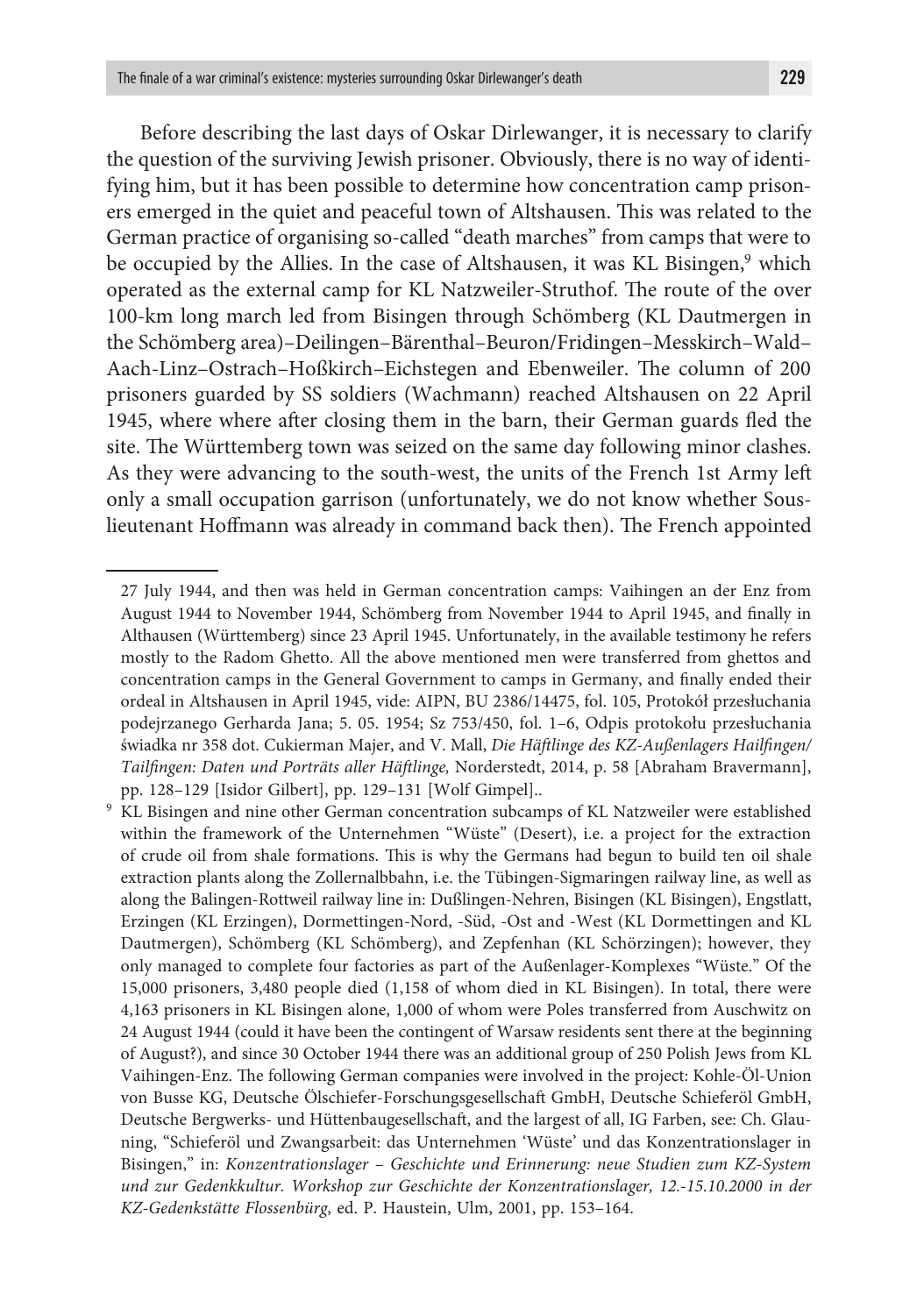Johann Friedrich Rohrer as new mayor, who did not oppose the arbitrariness and brutality during the first weeks of the French occupation.10

Apart from the instances of French retaliation, the Germans were also targeted by concentration camp prisoners, venting out years of intimidation and humiliation by SS-Totenkopfverbände Wachmannschaften (including experiences during the "death march") with the approval of the liberators:

"Finally, the French army arrived. [They were] very few, called us together and said: 'You are now liberated. You don't have to be afraid anymore. You can do whatever you want. Go ahead and do what you want. And if you find the Nazis [i.e. Germans from the local NSDAP elite], bring them here.' And they gave us ammunition. [The French] entrusted us with responsibility for the village. They gave us machine guns [sic! rifles], pistols, motorbikes and several jeeps. And they set up their headquarters. The other prisoner – he was not a Jew, but a lieutenant in the Polish Army –was appointed chief [commander] because he knew how to organise matters. We went out and we arrested the Nazis [national socialist/ Germans]. And we brought them to the headquarters. We took advantage of the favourable moment – we did to them various things that we always wanted to do."11

Dirlewanger himself was massacred and beaten to death as a result of an "investigation" conducted by "Polish guards" during the nights of 4–5 June 1945. His cellmate and German prisoner of war, Luftwaffe Lieutenant Anton Füssinger, mentioned during the interrogation before the officials of the Kriminalkommissariat Ravensburg and the Amtsgericht Saulgau that Dirlewanger had been "administered" justice by the hands of Poles (the significance of this interrogation requires citing it almost in its entirety):

I was in the local prison in Altshausen from 1 June to 5 June 1945 with two other prisoners in the same cell. We introduced ourselves with our family names. One of them turned out to be Gustl [August] Minch, from Oberndorf [am Neckar], the other one presented himself as Dirlewanger without any further information. On the first day I did not learn anything more about him. However, on the second day the Polish concentration camp prisoners working as guards called him "colonel." I asked him what it meant. He then told me that this meant that he was a colonel. Afterwards he answered further questions. Later on, after we stayed together a little longer, he admitted to having served in the Waffen-SS. Since he was arrested because of concentration camp prisoners [who had claimed] that he was the head [commander] of a concentration camp [ZAL Dzikow], as his name was listed on the board at the entrance to the concentration camp, he explained in our presence

<sup>10</sup> W. Radlow, "Opfer des Todesmarsches Standort Altshausen," in: *Denkorte an oberschwäbischen Erinnerungswegen,* Ravensburg, 2017, pp. 76 and 79–81, and H. Willbold, *Das Kriegsende 1945 im nördlichen Oberschwaben unter besonderer Berücksichtigung des Altkreises Saulgau,* Bad Buchau, 1995, p. 178.

<sup>&</sup>lt;sup>11</sup> V. Mall, H. Roth, "Vom KZ Hailfingen auf Todesmarsch Die Evakuierung der Lager des Unternehmens Wüste," in: *Heimatkundliche Blätter Zollernalb,* 60, 2013, p. 1829 [after:] USC Shoah Foundation, Interview Irving Wassermann (b. 1924 in Płońsk), Code 2841; 26.05.1995.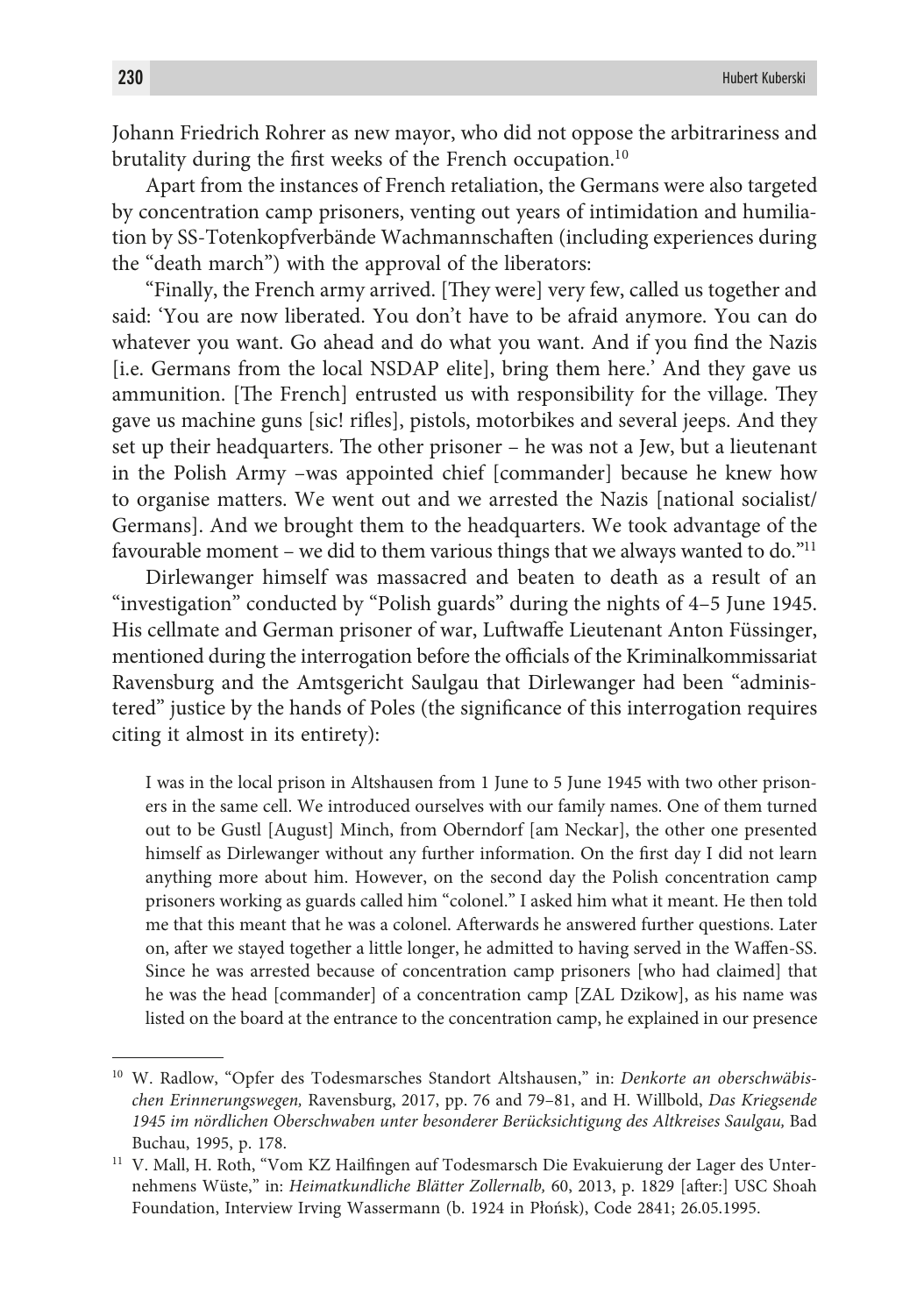that he was not the commander of the camp, but only temporarily served as a guard with his battalion. [...] In front of the cell door there was a French soldier, a guard in a red kepi [navy blue kepi with a red bottom]. Nevertheless, when I was arrested, I did not see the Frenchman, but rather armed and uniformed Poles. On the next day came […] a 16-year-old Jew […] from Ebersbach, Saulgau County [now Gemeindeverwaltungsverband Altshausen], where he lived, and they let him punch us in the face, which he did under the supervision of the Poles until he got tired. We returned to the cell with our faces completely shattered. I myself had been beaten on the same day by the Poles and only because I refused to shout three times: "I am a German pig." Dirlewanger and Munch were pulled out of the cell into the corridor every night and brutally beaten. I heard blows and terrible screams. In daylight, I would see bleeding open wounds on the faces of Minch and Dirlewanger, and their entire bodies were covered with bleeding welts.<sup>12</sup>

The rest of the German prisoner's testimony eventually concludes in the inevitable demise, revealing the brutality of the French occupation in the first post-war weeks: "Minch and Dirlewanger were taken from their cells separately three times on the night of 4–5 June 1945 and beaten in the corridor. After they returned to their cell for the third time, they could no longer speak or stand. After a short time the guards [Wachmannschaften] came to the cell again and ordered them to get up and follow them. Neither Minch nor Dirlewanger could lift themselves. Then the guards [Wachmannschaften] began to strike them with rifle butts in their heads, so that their heads turned into an indiscernible bloody pulp. Then they started kicking them in the stomachs. After that, the guards [Wachmannschaften] left both of them lying in the cell unconscious […]. I am surprised that according to the registration of death [performed] by the French commandant, Dirlewanger had died only on 7 June 1945, and Minch only on 8 June 1945. It is deliberately erroneous since the document indicates that both had died of natural causes. I can testify at any time in a court under oath that Minch and Dirlewanger died of the wounds sustained during the beating by Polish guards [Polnischen Wachmannschaften]."13

This account is supplemented by the testimony of Betty Angele (née Steinle), a German Red Cross nurse in Altshausen. She informed the officers of the Kriminalkommissariat Ravensburg (Polizeipräsidium Konstanz) that the reason for the arrest was Dirlewanger's lack of necessary documents, as he was in hiding, convalescing in Upper Swabian towns from the injury sustained in February. Her testimony practically matches that of Anton Füssinger: "In the first days of June, I brought dinner to the local prison for Füssinger, who I know from Ebersbach. Today I no longer remember whether I spoke to him about why he had been imprisoned. There were two men in the cell with him. I did not know their names during my visits. Only after their death did I find out that it was

<sup>12</sup> BAL B162/16592 fol. 101–102, Materialsammlung Bd. 1, T. 1: Staatsanwaltschaft Ravensburg, Geschechen am 30. Juni 1960 – Füssinger, Anton; 30.06.1960; and H.-P. Klausch, op. cit., p. 315.

<sup>13</sup> BAL, B162/16592, fol. 103-104, Materialsammlung Bd. 1, T. 1: Staatsanwaltschaft Ravensburg, Geschechen am 30. Juni 1960 – Füssinger, Anton; 30.06.1960, and H.-P. Klausch, op. cit., p. 315.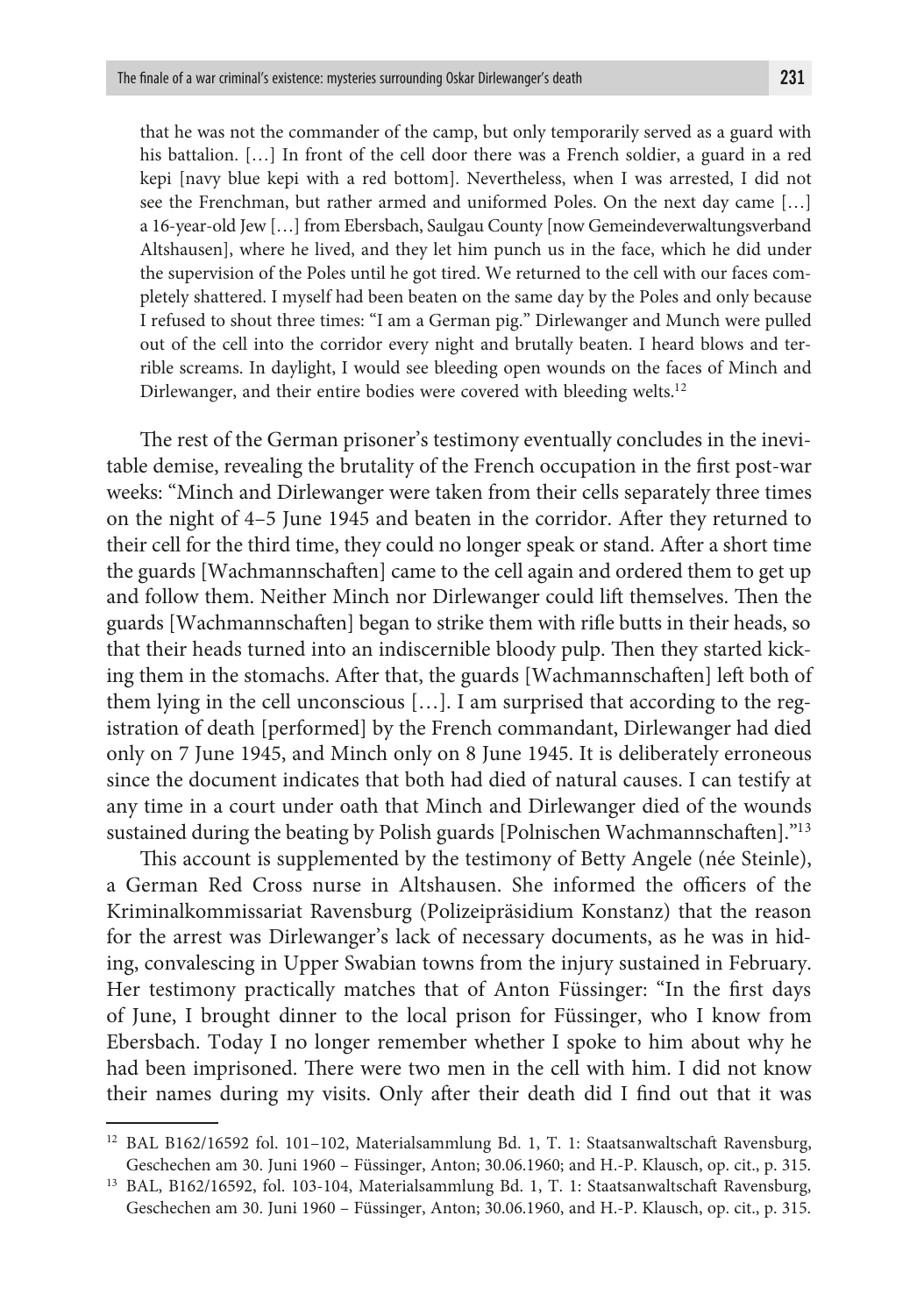Minch, head of the [local] Gestapo office, and the SS officer Dirlewanger. By looking at him, you might assume he was about 60 years old [actually ten years younger]. At the time, I thought that such an elder person could not be a soldier and I believed that he had been arrested by the French for having no papers on him. During my first visit Dirlewanger asked me whether I knew why he was detained at Altshausen. I replied that I did not know. I then asked where he came from. Dirlewanger replied that he had been in a hospital, and if my memory is correct, he said that he had come from Mengen [a town in Baden-Württemberg, Tübingen district, Bodensee-Oberschwaben region, Sigmaringen county, 23 km north-west of Altshausen]."14

The brutal torture by Polish guards [Polnischen Wachmannschaften] under unclear circumstances led to the death of the German war criminal Oskar Dirlewanger. We know very little about the French commandants in Altshausen and the newly appointed German mayors of Altshausen: aforementioned Johann Friedrich Rohrer (from April to 7 or 8 June 1945) and Hugo Riegel (from 7 or 8 June 1945 to 31 December 1948), who turned a blind eye to the methods used at the prison. One of them performed his duties on the day of the registration of the death of Dirlewanger and Minch, which took place on 7 June. It should be noted that no one at the Centre de détention d'Altshausen adjacent to Rathaus Altshausen tried to prevent Dirlewanger from being tortured.

Apparently the "Polnischen Wachmannschaften" had a free hand in the administration of "justice" instead of a trial. The French commandant and the German mayor must have known about the torture of prisoners in a building adjacent to the town hall. The French ordered a coffin in the morning of 8 June. They made sure that the coffin would not be opened until the funeral at 11 o'clock. They explained to the summoned Catholic priest Josef Romer that he would hold a service for SS-Oberführer Dirlewanger. The entry in the register of deaths was as follows: "Died because of abuse by the guards" (*Gestorben an den Mißhandlungen*  der Wache). His death certificate was not issued until 19 June 1945.<sup>15</sup>

The only sources we have are post-war testimonies written down 13 years after the war in the presence of a police officer and a court clerk. Two German witnesses, Lieutenant Füssinger and Sister Angele, emphasised the participation of "Poles" or "Polish guards" or simply "guards." These accounts are consistent with each other, and additional facts allow us to supplement our knowledge of the enigmatic fate of Oskar Dirlewanger after the war. Both testimonies emphasised that each time the German criminal and the chief of the local Gestapo had been taken outside the cell, their physical condition was significantly affected. Both died after a few days of "interrogation." Unfortunately, there was no possibility

<sup>15</sup> B. Baur, op. cit. [accessed: 10 Jun 2018].

<sup>&</sup>lt;sup>14</sup> BAL, B162/16592, fol. 99, Materialsammlung Bd. 1, T. 1: Staatsanwaltschaft Ravensburg, Geschechen am 08. Juli 1960 – Angele, Betty; 08.07.1960, and R. Michaelis, *Der Weg zur 36*…, p. 13.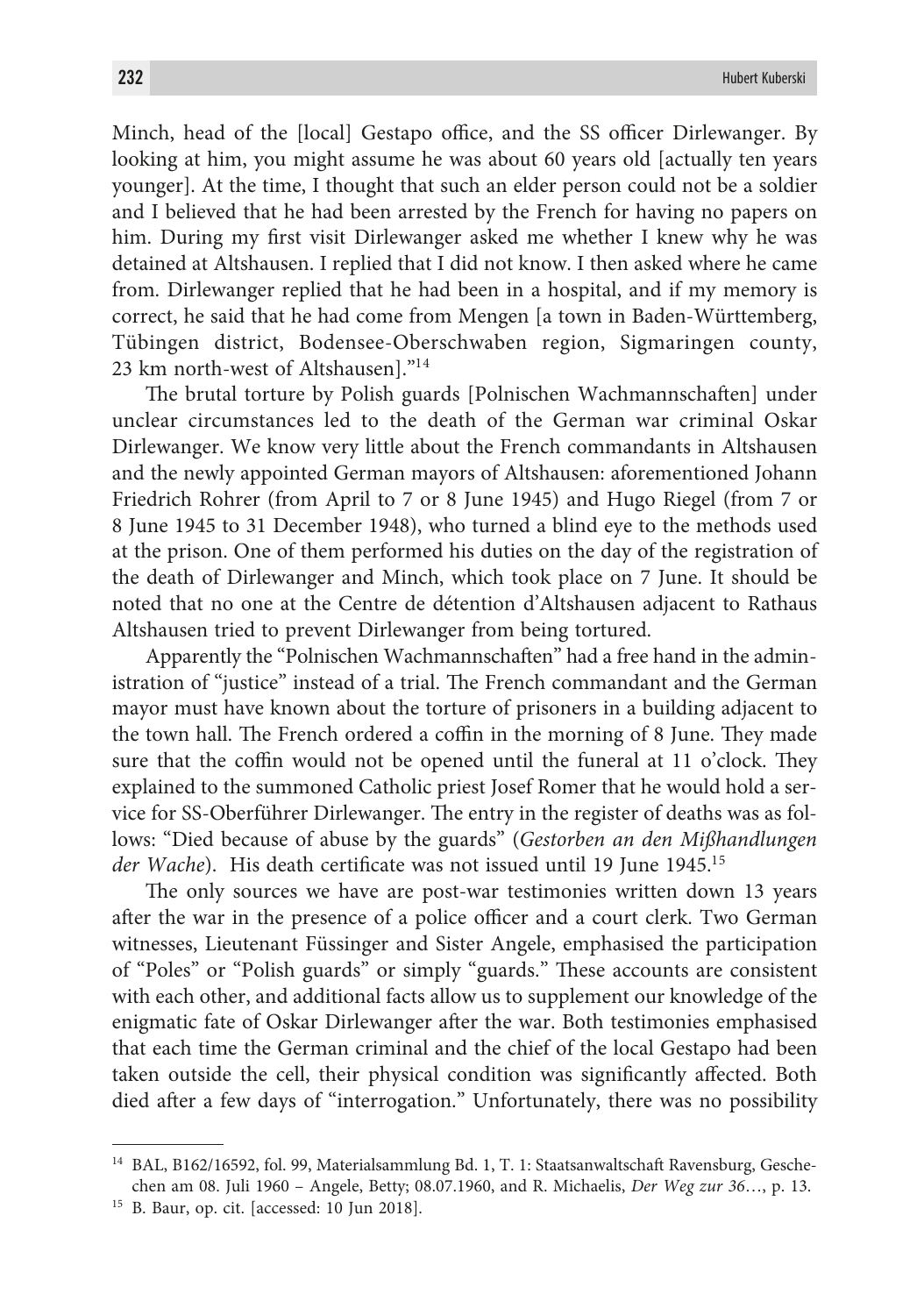of comparing the German testimonies with the Polish accounts or even the Polish or French documents of military units, not to mention the correspondence between the Poles and their French superior.

In summarising the importance of the above statements, one should pay attention to an important issue: the truthfulness and objectivity of witnesses. However, given the consistency of the narratives presented by the prisoner and the sister of mercy (even remembering their affirmative attitude towards the repressed Dirlewanger), it seems unreasonable to question both accounts about the unspecified "Poles," as the German prosecutors and judges did with the testimonies of Polish witnesses after the war. The archival identification of said Poles turned out impossible. Still, it was possible to accomplish the post-war emergency relocation of one platoon by 25–30 km, which required 5–6 trucks.

### Polish perpetrators?

The attempt to determine who were the "Polnischen Wachmannschaften" met with a serious problem because of the inquisitiveness of a journalist from the popular-science magazine *Focus Historia*. During his investigation, the dilettante journalist encountered a wall of reluctance on the part of Colonel Jan Skowron. The highest rank living officer (and, in 1945, second lieutenant and platoon commander in the 1<sup>st</sup> Company) of the 29<sup>th</sup> Polish Infantry Group (29ème Groupe *d'Infanterie Polonaise*, 29ème GIP) in France, and until recently the head of the Association of Former Soldiers of the 1st French Army "Rhine and Danube," he would ignore insistent questions from journalists, thus excluding the chance to explain the murder in Altshausen from this perspective.<sup>16</sup> Most probably, the Polish guards at the French prison by the Rathaus Altshausen were soldiers of one of the two battalions of pioneers (engineers<sup>17</sup>), and later of the 19<sup>ème</sup> and 29ème GIP. They originated from the Resistance, serving since January 1945 in the ranks of the French 1st Army.

"Until December [1944], these units [Polish units of Forces Françaises de l'Intérieur – FFI] were not recognised and had no legal basis for existence, soldiers were deprived of accommodation compensation, regular food, or allowances for their families."18 Six months after the liberation of France, the units of the Polish

<sup>16</sup> A. Węgłowski, "Dopaść rzeźnika Warszawy," *Focus*, 2011, no. 2 (49), pp. 43–48.

<sup>&</sup>lt;sup>17</sup> Sappers ("sapeurs"), also called pioneers or auxiliary engineers, were soldiers' auxiliary troops who performed military engineering duties: breaching fortifications, bridge-building, demolitions, laying or clearing minefields, preparing field fortification and repairing roads or any military constructions. "Sapeurs" were also trained to serve as infantrymen in defensive operations.

<sup>&</sup>lt;sup>18</sup> Centralne Archiwum Wojskowe[hereinafter: CAW], III-2 [Main Political-Education Board of the Polish Armed Forces], 89, fol. 9-10, Bolesław Jeleń, mjr. [Do] Pułkownik Naszkowski, Szef Polskiej Misji Wojskowej we Francji, Paryż – Dane o Polskich Zgrupowaniach Piechoty 1-szej Armii Francuskiej; 12.08.1945.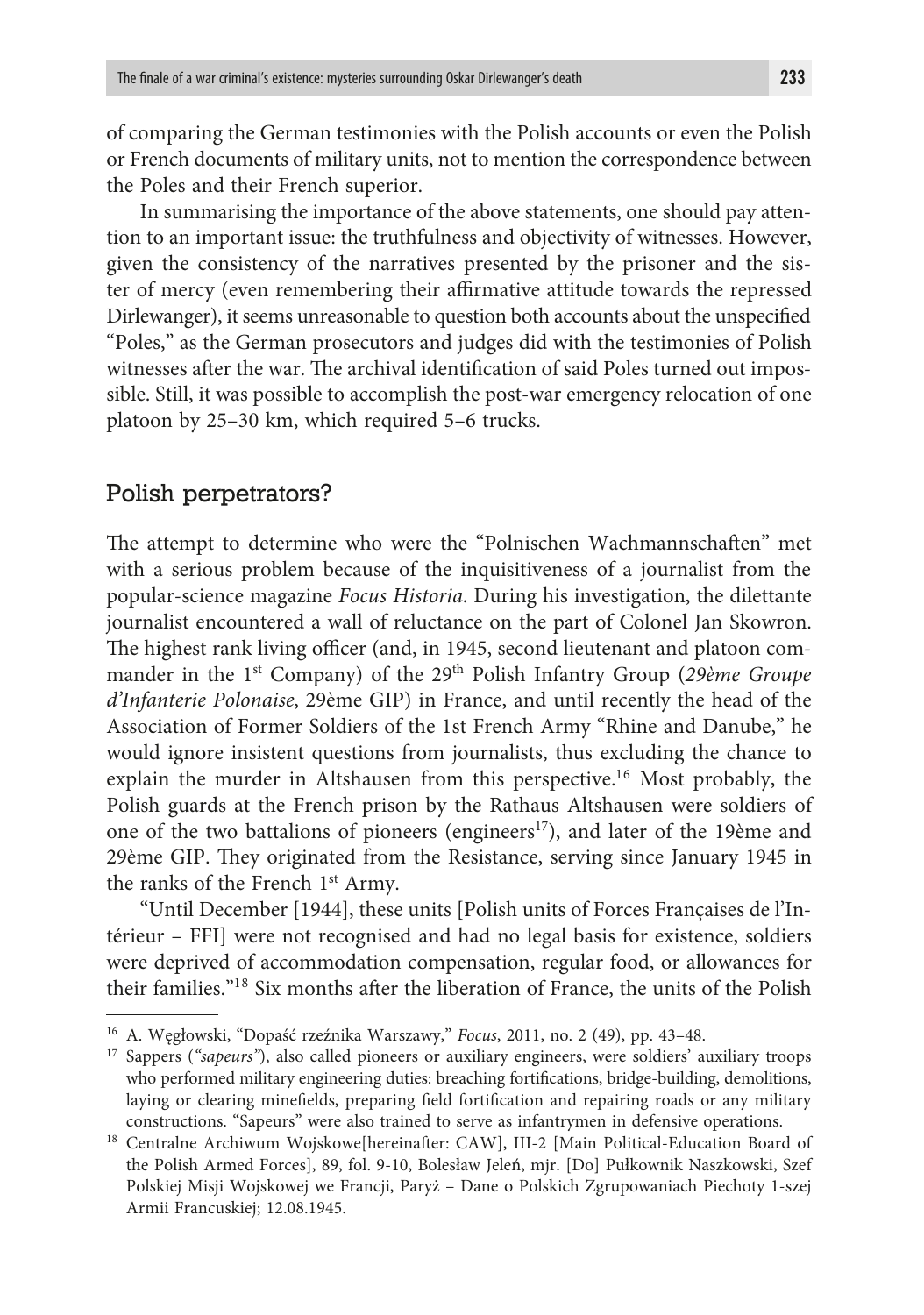pro-communist "Free Rifles and Partisans – Immigration Labour Force" (Francstireurs et partisans – main-d'œuvre immigrée – FTP/MOI) were transformed into two four-company infantry battalion-sized Groups (according to Gerhard and Stańczyk, while Zamojski suggests that there were seven companies). The majority of officers and non-commissioned officers were members of the Parti Communiste Francais (PCF). For this reason, the French initially wanted to enrol them in the Foreign Legion. As an indirect variant, the order No623/I/CH/I 1ère Armée Française, Bureau I, subordinated the Poles to Lieutenant Colonel Huret, the commander of the "colonial" unit of the  $201<sup>st</sup>$  North African pioneer regiment (201ème régiment de pionniers Nord-africains – 201ème RPNA).19 Initially, the Poles were to be assigned to each battalion by companies. Only in April 1945 were the Polish battalions reorganised under the official command of Major Henri Thevenon, who was treated by the Polish communists as a French liaison officer. Their Polish superior was Major Bolesław Jeleń, who had been appointed on behalf of the communist Polish Committee of National Liberation (Polski Komitet Wyzwolenia Narodowego – PKWN). However, he himself reported: "We agreed to a French commander for the entirety of both Groups, and that is Major Thevenon. Major JELEŃ Bolesław is his deputy as the Polish commander of both Groups."20

The Poles from the northern departments were directed to the 19<sup>th</sup> Polish Infantry Group (19ème Groupement d'Infanterie Polonaise, 19ème GIP) under the command of Major Bolesław Maślankiewicz. The unit consisted of the 5<sup>th</sup> company under Lieutenant Julian Nowak, 6th company under Lieutenant Władysław Kaczmarek, 7<sup>th</sup> company under Lieutenant Jan Kaczmarek, and 8<sup>th</sup> company under Lieutenant Józef Oleg. The 19ème GIP consisted of Polish volunteers from Séclin near Lille, Geusnain near Douai, or Hérin near Valenciennes. The" Southern" 29ème GIP of Major Jan Gerhard (Ghérard) consisted of the  $1<sup>st</sup>$  company under the command of Lieutenant Tadeusz Marcinkowski, 2<sup>nd</sup> company under Lieutenant

<sup>&</sup>lt;sup>19</sup> AAN, 408/ III-8 [Resistance Movement of the Polish Left in France, 19th and 29th Groups of the Polish Infantry at the French 1st Army], fol. 7, Polskie Siły Zbrojne we Francji. Polskie Zgrupowanie Piechoty przy I-ej Armii, n.d.; SHD Vincennes, 12P/293, fol. 6 [Unités d'étrangers – Forces Militaires Polonaises en France: Bataillon Polonaises Topor, Bataille Polonaises de la Loire, 19eme compagne polonaise], no fol. Service historique, Section "C", Poste 134, A l'attention du Colonel Pavelet charge de la synthèse des renseignements concernant les formations d'étrangers – Formations d'étrangers sous commandement Français ou Allié; 16.07.1957; and H. Stańczyk, "Zgrupowania Piechoty Polskiej we Francji," in: *Wojskowy Przegląd Historyczny*, 1981, no. 4 (98), p. 205.

<sup>&</sup>lt;sup>20</sup> It should be noted that Jan Gerhard replaced Major Maślankiewicz as commander of the 29ème GIP "by order of the party authorities." Initially Gerhard was to assume command of the 19ème GIP, "but the officers of this battalion did not want to accept Gerhard as their commander as they did not know him [sic!]. I know from conversations with officers of the Polish Infantry Groups that Gerhard was disliked both by soldiers and officers for harsh discipline and improper attitude," see: AAN, 408/ III-8 [Resistance Movement of the Polish Left in France, 19th and 29th Groups of the Polish Infantry at the French 1st Army], fol. 7, Polskie Siły Zbrojne we Francji. Polskie Zgrupowanie Piechoty przy I-ej Armii; AIPN, BU 2386/14476, fol. 265, Protokół przesłuchania świadka – Maślankiewicz Bolesław; 1.03.1954, and H. Stańczyk, op. cit., p. 205.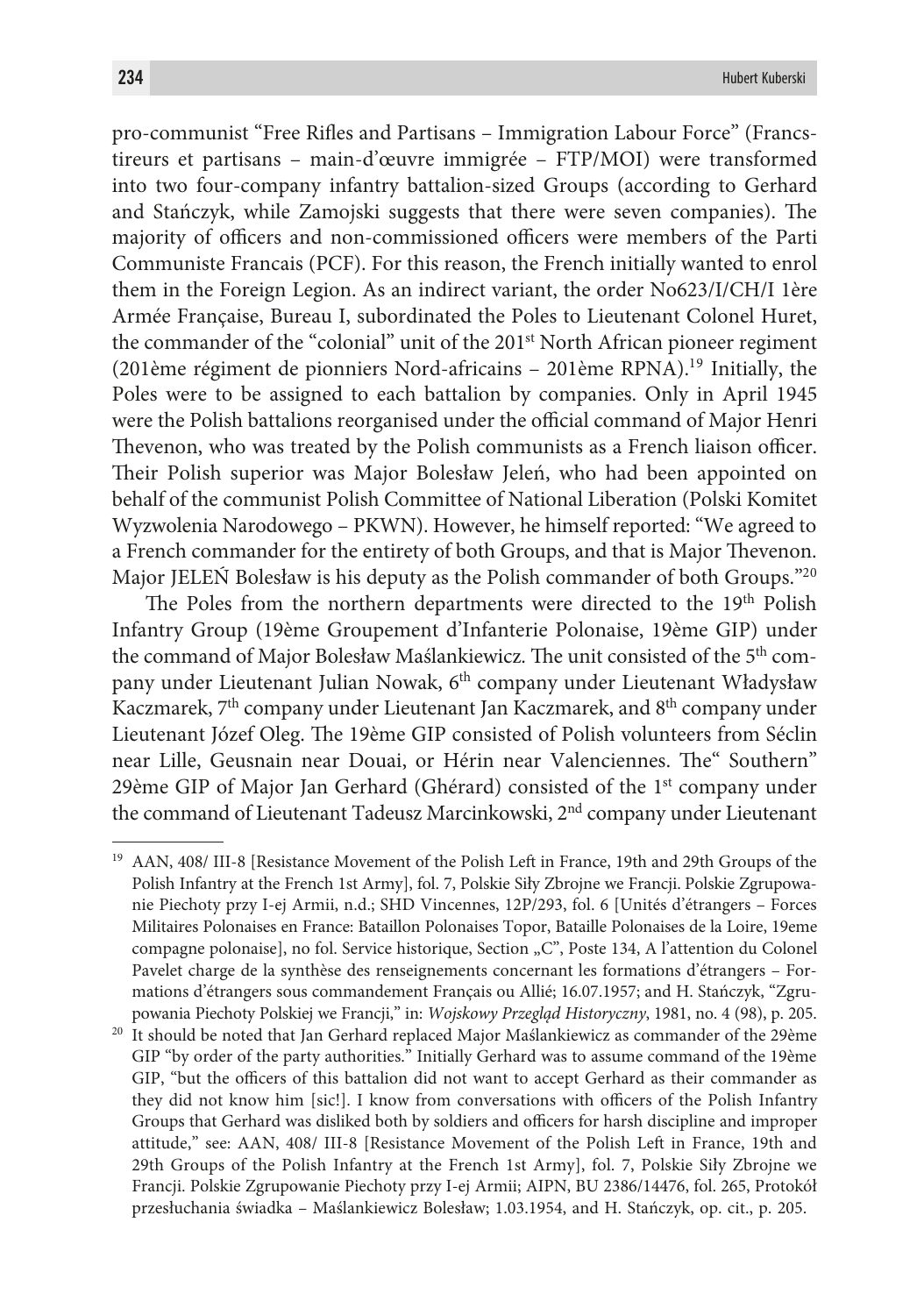Henryk Karczewski, 3<sup>rd</sup> company under Lieutenant Marceli Drabik and 4<sup>th</sup> company under Lieutenant Edward Mazgaj. The second battalion (29ème GIP) consisted of Polish communists from FTP-MOI operating in Southern France: Montceau-les-Mines, St. Étienne, Lyon and the Reuilly barracks in Paris. The so-called "party plenipotentiaries" in each of the battalions and companies of the 19ème GIP and 29ème GIP were proscribed by the French, but they were still present and conducted politicising activities. "Virtually the entire crew of both groups were workers, including non-commissioned officers and officers, issued from economic emigration that had settled in France even before the war," as Major Jeleń described it. Major Maślankiewicz's battalion was equipped with only 150 Mauser bolt-action rifles ("carbine 98 short") – and the second battalion with only 350 Mauser Kar98k and basic tools for manual work, boldly referred to as pioneer (pionnier) equipment. $21$ 

Both units retained their national character, with the introduction of political officers and the recognition of the pro-Soviet State National Council (Krajowa Rada Narodowa – KRN). The Poles' main duty was to secure order in the rear zone of the French  $1<sup>st</sup>$  Army, in the ranks of which they were sent from Alsace to the Black Forest and Württemberg, and some to Lake Constance. As Major Jeleń reported: "The units took part in the operations of the  $1<sup>st</sup>$  French Army as rear units (pioneers), as security [guards] of warehouses, providing supplies to line units – occupation, consequently having no combat experience." The end of the war caught them close to the Swiss border, in Singen near Constance. In one of the French 1st Army's orders of battle both Polish units were included in the "labour force" section (main d'œuvre) and were designated as the 19ème, 29ème Groupements de travailleurs polonais (Groups of Polish workers).<sup>22</sup>

<sup>&</sup>lt;sup>21</sup> The party plenipotentiaries (i.e. political commissars) were members of the PCF and prewar Communist Party of Poland (Komunistyczna Partia Polski – KPP): 29ème GIP Cpl. Michał Kloska, 1<sup>st</sup> Comp. Rifleman Leon Kabaciński, 2<sup>nd</sup> Comp. Rifleman Alojzy Lewandowski, 3<sup>rd</sup> Comp. Rifleman Andrzej Herbowy, 4<sup>th</sup> Comp. Jan Krzakala; 19 ème GIP Zygmunt Bogdan, 6<sup>th</sup> Comp. 2<sup>nd</sup> Lt. Feliks Kostrzewa, 7th Comp. Piotr Andrzejewski, see: AAN, 400/I-9, fol. 32, Spis pełnomocników partyjnych; bd. and CAW, III-2-89, fol. 9-10 and 11, Bolesław Jeleń, mjr. [Do] Pułkownik Naszkowski, Szef Polskiej Misji Wojskowej we Francji, Paryż – Dane o Polskich Zgrupowaniach Piechoty 1-szej Armii Francuskiej; 12.08.1945. 22 Pioneer (Pionnier) is a soldier employed to engineering and construction tasks. The term is in

principle similar to a sapper. The 201ème RPNA was not a combat regiment of French sappers (Régiment du Génie français) but a Regiment of pioneers (Régiment de pionniers), vide: Archiwum Akt Nowych [hereinafter: AAN], 408/ III-8 [Resistance Movement of the Polish Left in France, 19th and 29th Groups of the Polish Infantry at the French 1st Army], fol. 8, Polskie Siły Zbrojne we Francji. Polskie Zgrupowanie Piechoty przy I-ej Armii; bd; CAW, III-2-89, fol. 9–10, Bolesław Jeleń, mjr. [Do] Pułkownik Naszkowski, Szef Polskiej Misji Wojskowej we Francji, Paryż – Dane o Polskich Zgrupowaniach Piechoty 1-szej Armii Francuskiej; 12.08.1945; SHD Vincennes, 10P/193-22, Ja/3, fol. 12, 1ére Armée Française, 3eme Bureau, No 2.779/3-TS, Stationnement des Unites de la 1ére Armée Française a la date du 31 mai 1945; J. Rutkiewicz, "Zapomniani żołnierze roku 1945," in: *Mundur i Broń*, 2001, no. 1 (6), pp. 20–21 and H. Stańczyk, op. cit., p. 204.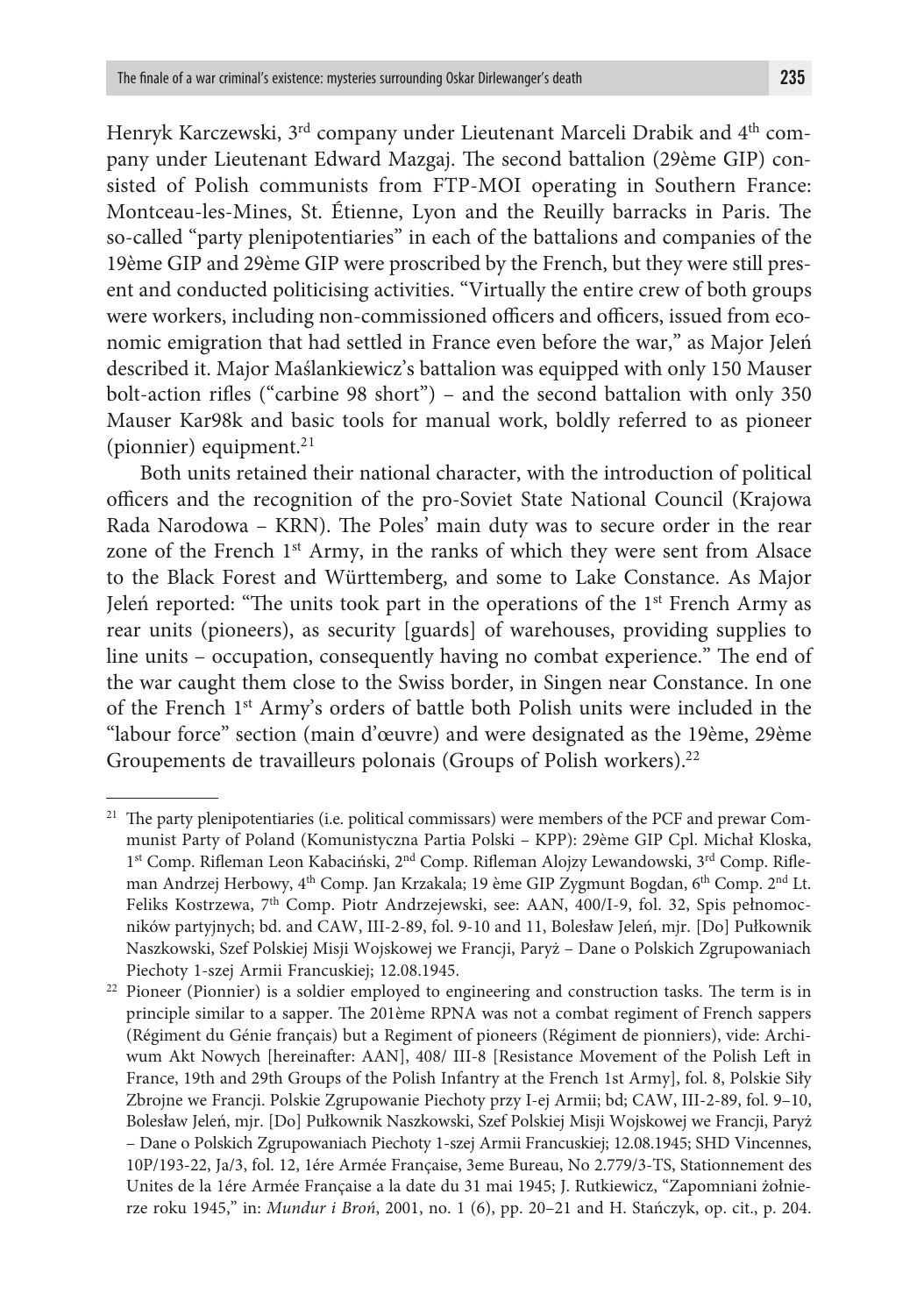Initially, the former Resistance fighters FTP-MOI wore English and pre-war French uniforms Model 1935. Berets, side caps and French helmets M-1915 prevailed as headgear. Later, the 19ème GIP and 29ème GIP received winter service for the French from American deliveries: uniforms M-1941, equipment M-1910, shoes M-1943 and M1 helmets. They were distinguished by white-and-red pennants and eagles (crownless), and the left shoulders of their jackets and coats bore the patch of the French  $1<sup>st</sup>$  Army (coat of arms of the city of Colmar with the inscription "Rhin et Danube"). The armament of the 19ème and 29ème GIP consisted of German weapons, seized or supplied by the French.<sup>23</sup>

# Relations within Polish Infantry Groups

There are many indications that the 19ème GIP and the 29ème GIP were not genuine military units. The officers of both groups became officers in a discretionary manner, according to their merits in the Resistance. The examples of behaviour presented below stood in total contradiction to the classical understanding of military service; the restrictions imposed by Marxist patterns of thought led to an aberration of ethics and honesty. The communists from the officer cadre of both units did not accept any opposition (which they identified as prewar "Sanation" – "Sanacja") and immediately banished all opponents from their ranks, thus securing a monopoly of command: this way Lieutenant Dziedzic was removed for making a number of statements hostile to People's Poland and for the organisation of night manoeuvres in the streets of Tuttlingen under the guise of exercises, which brought the entire garrison into a state of emergency and was an explicit provocation aimed at discrediting the Groups in the eyes of the French authorities. "[Lieutenant Jerzy Dunin-]Żupański and [officer Feliks] Malanowski were expelled for hostile remarks and for undermining trust in the Groups' command and announcing that they would not return to Poland and advising the soldiers to do the same."24

The same situation occurred with Captain Michał Gargol, Captain Franciszek Kardacz and Warrant Officer (chorąży) André Kłak; in total the communists removed 24 people from both Polish battalions. Of course, the official reasons were thievery, fraud, swindling and drunkenness. Meanwhile, the second list included as many as 110 people from the 29ème GIP and 56 released from the 19ème GIP, with the majority of them refusing service at a level lower than what they had reached in the Resistance.25 For instance Captain Gargol "attempted to instigate

<sup>23</sup> S. Komornicki, *Wojsko Polskie 1939–1945. Barwa i broń*, Warszawa, 1984, p. 238 and J. Rutkiewicz, op. cit., pp. 22–23.

<sup>24</sup> AIPN, BU 2386/14481, fol. 168v, Notatka służbowa z przesłuchania podejrzanego Gerharda w dniu 15 września 1954.

<sup>25</sup> AAN, 408/ III-3 [Resistance Movement of the Polish Left in France, 19th and 29th Groups of the Polish Infantry at the French 1st Army], fol. 9–11, Oficerowie i podoficerowie usunięci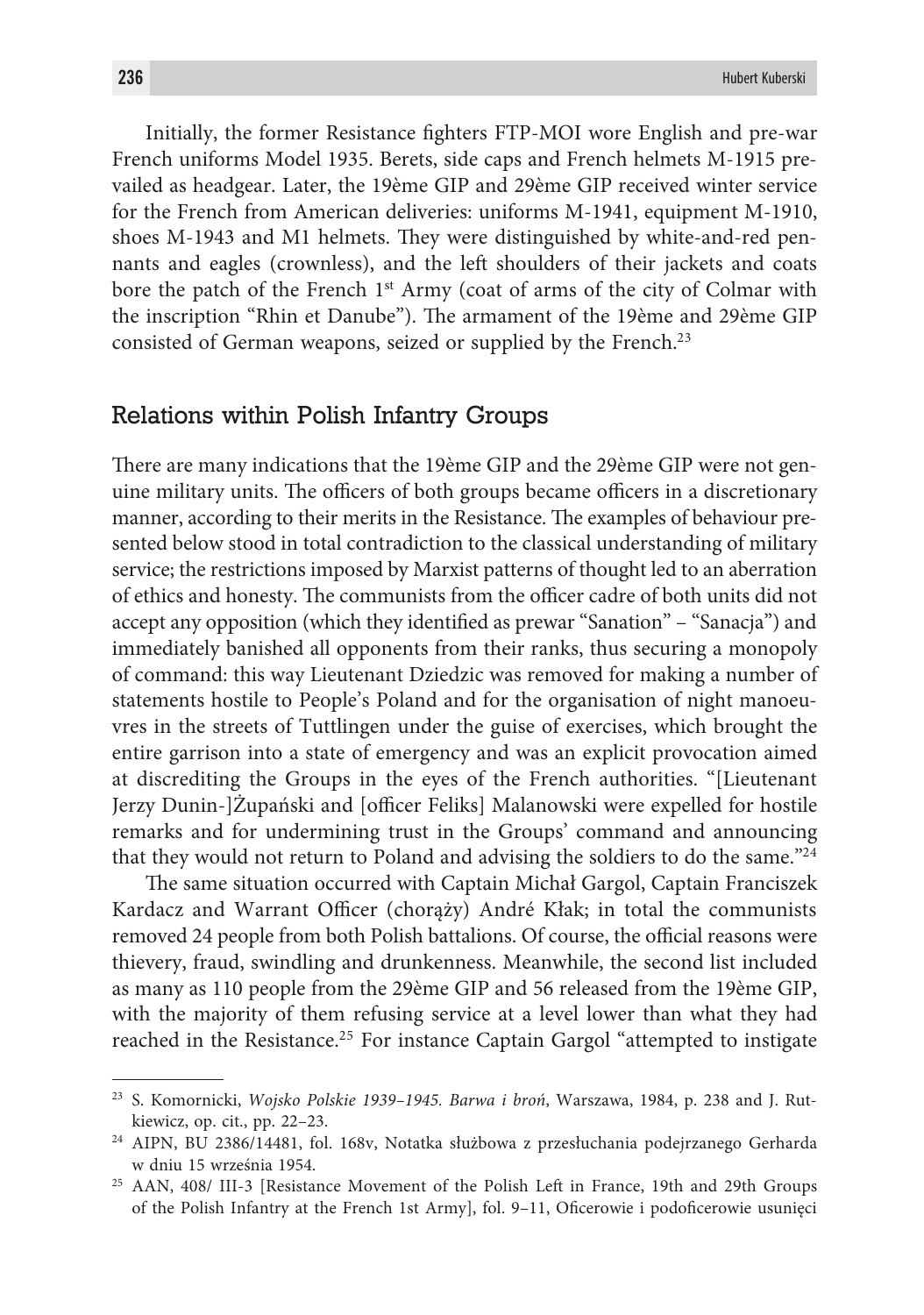a looting for his personal benefit, was dishonest towards his superiors, was frequently caught lying and deceiving his superiors."26

The story of the murder of Lieutenant Grycel in the autumn of 1945 was more serious; "[…] he had decided, in concert with several other officers removed from the Groups, to file a report to the command of the French 1<sup>st</sup> Army in Freiburg that the command of the Groups had transferred a significant amount of gold from a German bank [Deutsche Bank?] in Kehl to the Polish government [PKWN]. Grycel claimed that the officers with whom he was cooperating and he himself had proof of this transfer, which constituted a serious crime in the eyes of the French authorities, as all the reserves of gold seized from the Nazis [Germans] were considered property of France. In his operation, Grycel wanted to rely on the transfer of a certain amount of typewriters, office supplies and a few decorative silver and gold objects from the command of the Groups to Col. Marian Naszkowski [Head of the Polish Military Mission in Paris] to set up the embassy in Paris. Some of these objects came from the confiscation of the loot by Colonel Jeleń among the soldiers of the 19ème GIP, and the looted objects came from the bank in Kehl.<sup>27</sup> Grycel wanted to found his operation on the basis of this fact, which was all the more dangerous as it would be difficult for the Command of the Groups to prove what exactly was in this bank."28

During their encounter, the three commanding officers, Jeleń, Gerhard and Maślankiewicz, decided Grycel would be eliminated at the military training ground in Horb. Jeleń entrusted the murder of Gerhard's opponent to Captain [Antoni] Chrost and Captain [Józef] Migos, and the execution spot was chosen

z 29 Zgrupowania Piechoty Polskiej przy Francuskiej Armii Okupacyjnej; bd.; fol. 12–14, Zwolnieni z 29 Zgrupowania Piechoty Polskiej przy Francuskiej Armii Okupacyjnej; bd. [104 persons dismissed on disciplinary grounds and six persons for health reasons at their own request] and fol. 15–16, Zwolnieni z 29 Zgrupowania Piechoty Polskiej przy Francuskiej Armii Okupacyjnej; bd. [56 dismissed].

<sup>26</sup> AIPN, BU 2386/14464, fol. 140, Wojsko Polskie, Okr[ęgowy] Zarz[ąd] Informacji Nr I, Nr A-3752 – Do Szefa II-go Oddziału Głównego Zarządu Informacji Wojska Polskiego, płk Krzemienia; 31.12.1948.

<sup>&</sup>lt;sup>27</sup> On one hand, Kehl was a town evacuated by the Germans in October 1944 – an infantry regiment and 40 policemen stayed behind to protect the depopulated town. The subunit remaining in Kehl was withdrawn on 13 April. The French crossed the Rhine at Germersheim and headed south between the Rhine and the Black Forest (Schwarzwald).

On 15 April 1945, a French infantry unit from Eckartsweier was able to take over Kehl without resistance and captured the police officers who remained in the town. On the other hand, after the advancing troops of the French 1st Army passed through the town, the day of 17 April 1945 saw numerous acts of violence, arson, looting and hundreds of rapes. The officers were only able to discipline the soldiers after two days. The planned further offensive was delayed and could not start until 19 April, see: Hartmut Stüwe, *Kehl im Dritten Reich. Stadtgeschichte 1933–1945,* Kehl am Rhein, 1995, p. 165.

<sup>28</sup> AIPN, BU 2386/14481, fol. 169v–170, Notatka służbowa z przesłuchania podejrzanego Gerharda w dniu 15 września 1954.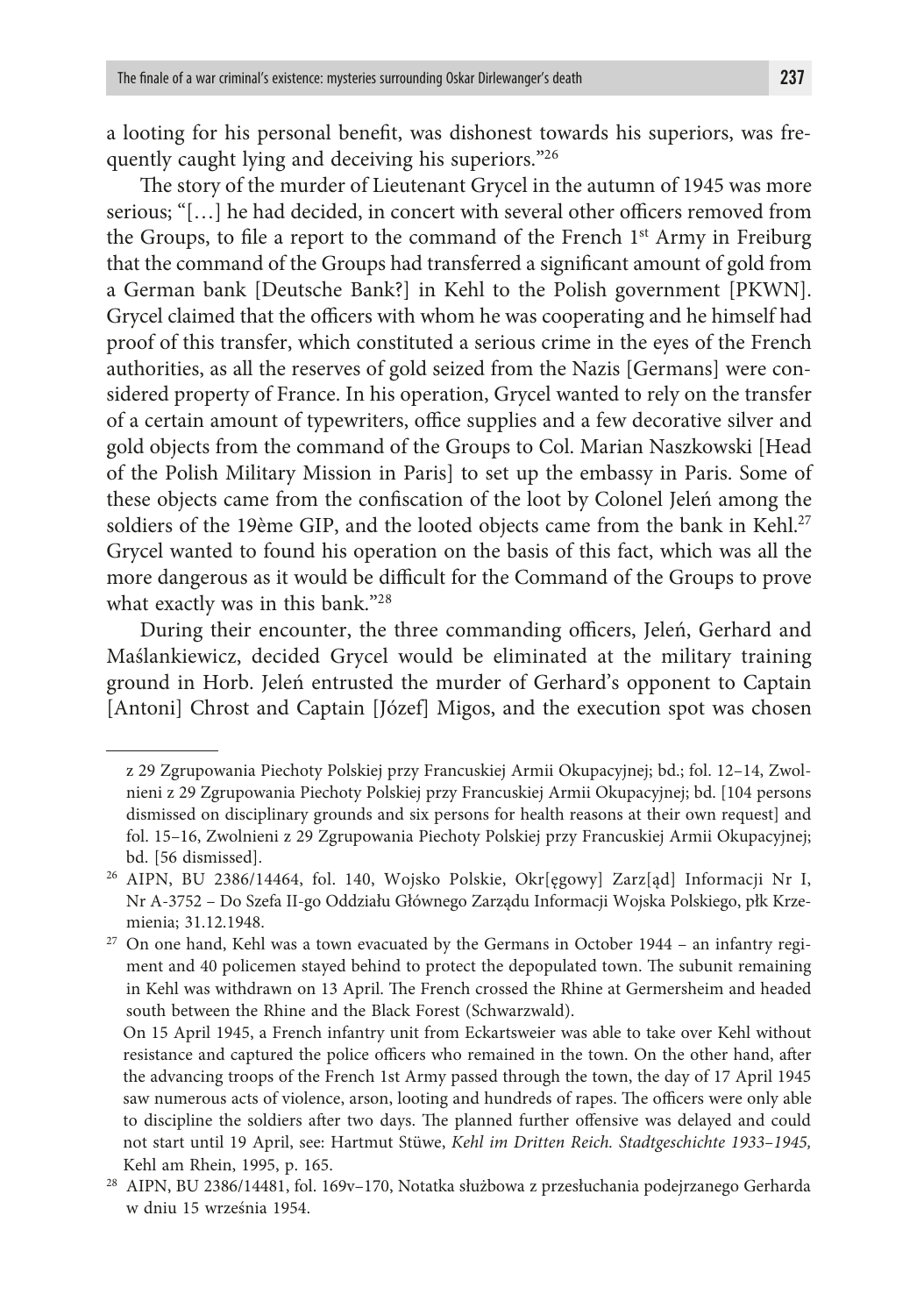by Maślankiewicz. The above-mentioned "officers" arrested Lt. Grycel and locked him in the basement of the staff building. He was guarded by one of the warrant officers (and later an officer of the Ministry of Public Security [MBP]). Colonel Jeleń informed the party organisation in Paris and Colonel Naszkowski about his decision for approval.29

The murder of the Polish officer by the "commanders and officers of the Group" proceeded as described by one of the killers, who probably wanted to prove himself to the officers of the Main Directorate of Information of the Polish Army (Główny Zarząd Informacji Wojska Polskiego, GZI WP): "Several days later [after the arrest], Gerhard and Chrost removed Grycel from detention around 10 p.m., telling him that he would be transported to Horb, where the investigation into his case would be continued, as there were witnesses there in the 19ème GIP whom Grycel had invoked. Shortly afterwards, Gerhard, Chrost and Migos together with Grycel left for Horb by car. Captain Chrost was driving, Grycel was sitting next to him, while Gerhard and Migos were sitting in the back. According to their plan, Grycel was to be stunned by Migos with a blunt instrument at the entrance to the Horb military training ground, as he would have realised at that turn that he was not being taken to the barracks, but to an empty military training ground. At the turn to the training ground, Grycel was stabbed by Migos in the head with a blunt instrument and stunned, and then brought to the execution site. However, Grycel unexpectedly regained consciousness there and started to run away. A moment later, he was shot simultaneously by Chrost, Gerhard and Migos from their guns. After the execution, Grycel's corpse was thrown by Gerhard, Chrost and Migos into a dozen-meters deep faecal pit at the training ground, where he drowned." The gangster method indicates that for communists, depriving a human being of their life was not a concern, and the manner of covering up the traces indicates criminal conduct on the part of the officer cadre of the 29ème GIP. And at the same time, the partners in the crime, Jeleń and Chrost, were able to conceal the facts in favour of one of the accomplices in the murder of the enemy of the people from the agents of the Main Directorate of Information of the Polish Army (Główny Zarząd Informacji Wojska Polskiego – GZI WP).30

Other communists serving in the 19ème GIP and 29ème GIP presented a similar approach, as could be inferred from Lieutenant Piasecki's four-page report. The document referred to the issue of placing the Polish Infantry Groups at the disposal of the command of the American  $3<sup>rd</sup>$  Army: "We will not allow this to happen and we must react immediately. However, we lack people to carry out the sentence on the traitors. And so we think that you, Palczyński and Piasecki, as

<sup>29</sup> AIPN, BU 2386/14475, fol. 307–308, Notatka służbowa z przesłuchania podejrzanego Gerharda w dniu 15 września 1954.

<sup>30</sup> AIPN, BU 2386/14481, fol. 170–171v, Notatka służbowa z przesłuchania podejrzanego Gerharda w dniu 15 września 1954.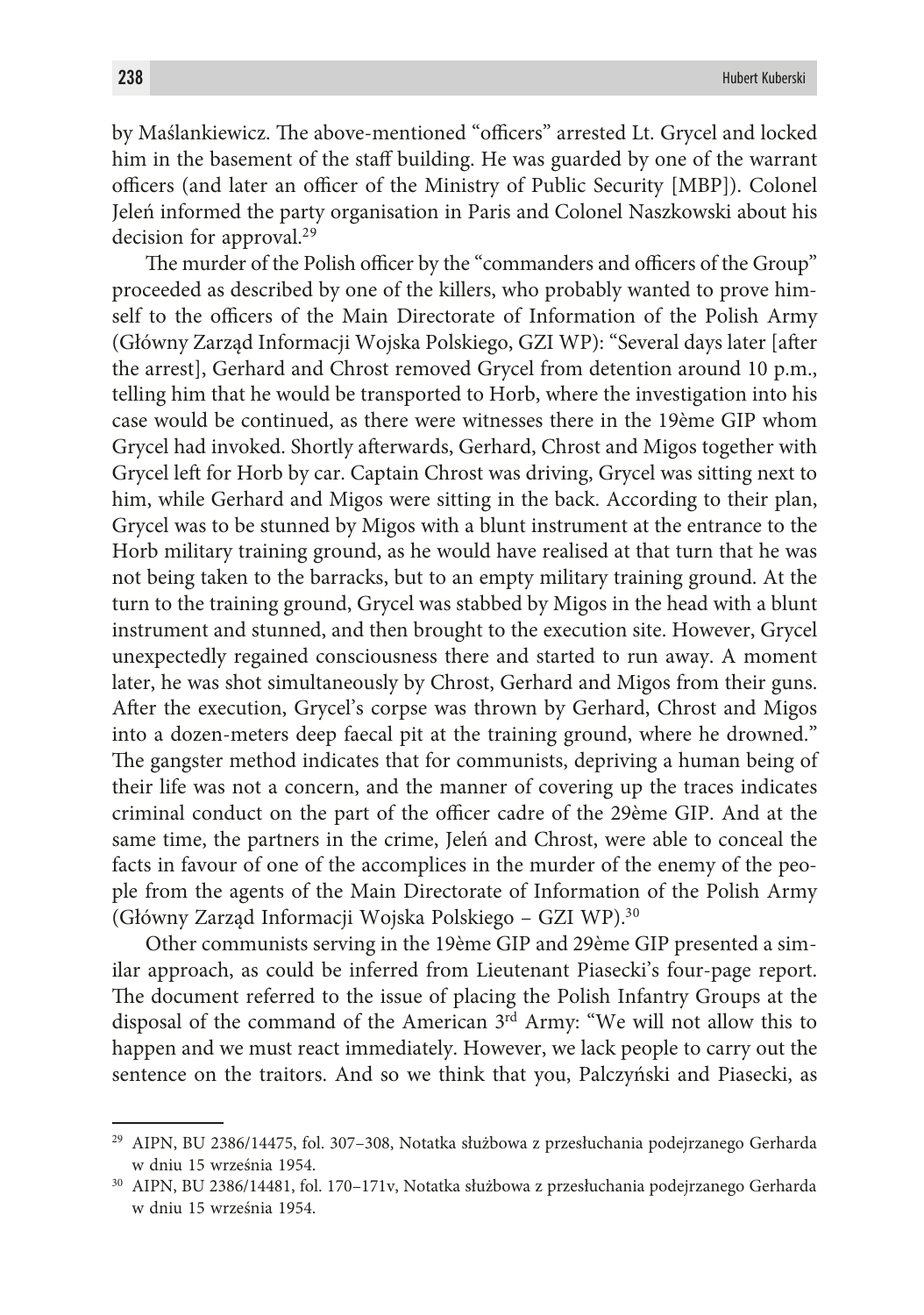communists, will agree to enforce this sentence. Palczyński and I agreed, although Captain Kardacz would not disclose the names of these alleged 'traitors.' And from that day on, Captain Kardacz and Warrant Officer Kłak would invite me for private chats, where they would tell me over a bottle of vodka about the tasks of a communist; that one had to be tough, vigilant, reveal traitors and 'dispose of them.' Captain Kardacz used to say that shooting a traitor is the best way to eradicate the turncoats and servants of the West as soon as possible. I do not know whether these 'traitors' (as I later found out: Major Jeleń, Major Gerhard and Captain Katz) actually intended to put us at the disposal of the American 3<sup>rd</sup> Army." Rivalry in the ranks of the 19ème GIP and 29ème GIP and the attempts at a mutual elimination of enemies (most often imaginary) belonged to the everyday life of Polish communists.<sup>31</sup>

It should be added that the ruthlessness of Officer Gerhard was not limited to class enemies, since he planned to eliminate his direct superior, and the lack of consent from "Władek" [Lt./Cpt. Michał Gargol] (later a UB agent), led to his removal from the group: "Major Gerhard kept on meeting with one officer of the Polish forces in Rotwoil [Rottweil], where they discussed secret matters of both groups. Following his order, an assassination attempt was organised against Jeleń and Żupański so he could take the power in his own hands. When I drew his attention to this deed, he filed a report on me to Col. Petch, who was his commander and mine, about my dismissal from the unit. After a longer consultation between Petch and the commander of 201<sup>st</sup> R.P.N.A. Huret, who called for me and ordered me to apply for demobilisation, as it was required by the French Bureau VI in coordination with the English Bureau."32 The testimonies of another "officer" included in a note by a UB agent suggest low morale among the Polish battalions: "Lt. Zgorzelak, former employee of the M.B.P. and now an employee of the enterprise 'Ruch' in Szczecin, was questioned among others; as he provided some details on the immoral behaviour of Gargol, he stated that the same can be said of many other officers of the 29ème GIP."33

Gerhard himself began to accuse (probably under the influence of torture by "Informacja Wojskowa" officers) Cpt. Gargol, although the methods he suspected him of were similar to those which he himself could have used during the occupation in Württemberg: "1/ Cpt. Gargol was a so-called 'looter' in the most unpleasant sense of the word, he traded in cars, but he did not despise minor trade. […] 4/ During his stay in Germany, Cpt. Gargol Michał concealed the fact that he had been maintaining social relations with the families of known Nazis from the area (especially women), causing the soldiers' indignation. I remember several reports

<sup>31</sup> Cpt. Kardacz gave Lt. Piasecki and Sgt. Palczyński one 15-shot 9mm pistol each, vide: AIPN, BU 2386/14464, fol. 187-188, Sprawozdanie por. Piaseckiego pt. "Sprawa zamachu"; 25.01.1950.

<sup>32</sup> AIPN, BU 2386/14481, fol. 315–316, Raport Władka [o Gerhardzie]: bd.

<sup>33</sup> AIPN, BU 2386/14481, fol. 326–327, Ppłk E. Leśniewski, Notatka informacyjna; 26.01.1953.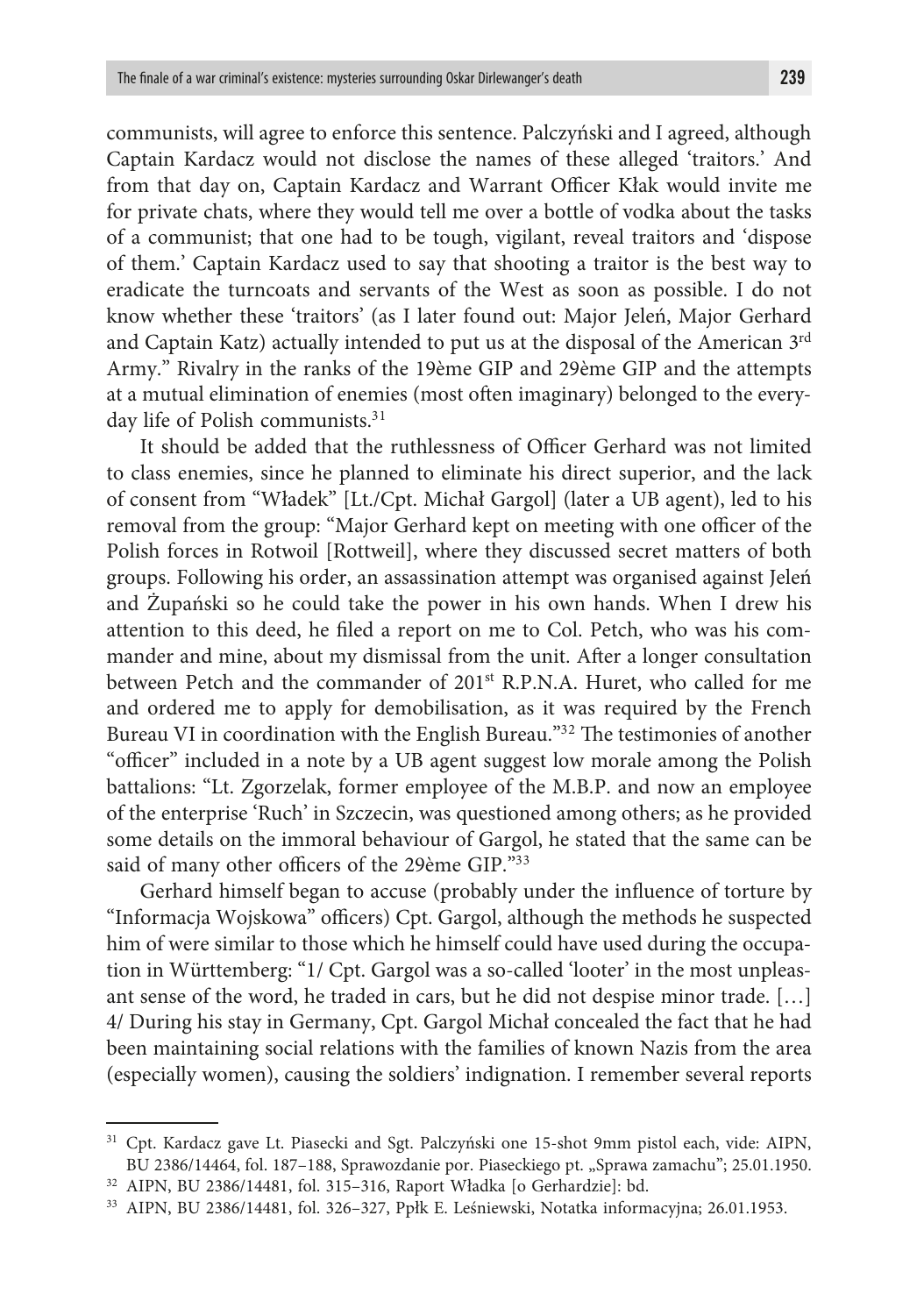of soldiers on this subject. […] 6/ I believe that it was with Cpt. Gargol Michał that we once had a dispute regarding a robbery at gunpoint in a German house. However, I am not entirely sure about this fact."<sup>34</sup>

In addition to serious accusations against the Polish Groups, post-war testimonies sometimes provided information confirming that the communists treated the area as a site where they could gain a fortune. The envy they felt due to not receiving even a fraction of the Württemberger loot led to "exposing" before the GZI WP of an unworthy member of PCF/PPR/PZPR: "I personally came into contact with GERHARD only in 1945, I do not remember the date in any more detail, but it was already after the liberation in Paris. At that time he was in the Polish Infantry Group under Col. [Mjr.] JELEŃ. I met him accidentally, leaving the building of the Central Committee of the Communist Party of France, where I was working. I do not know why he was in Paris at the time, because I did not ask him about it. In a short conversation we had with each other, I asked him to procure for me a good camera, provided that he would still be in Paris, as I knew from his companions that he was bringing various loots from Germany for his wife, Etę CATARINE [sic, actually Catherine Varlin, née Judith Haït-Hin].<sup>35</sup> The fact that Major Gerhard was engaged in looting was also mentioned by Lt. Piasecki: Cpl. Walczak and MCpl. Banach told me in 1945 that Major Gerhard was involved in looting in Germany after the end of the war. I do not know whether this is true."<sup>36</sup>

The relations prevailing at the 29ème GIP were discussed in the testimony of one of the officers of this battalion, aforementioned Lieutenant Skowron. The 1950s were a time when younger and lower rank officers would often submit unfavourable comments about their commanders to the organs of the GZI WP: "I can say that as far as the soldiers of the 29ème GIP are concerned, they considered Gerhard to be unfair, as he very often punished soldiers for trivial matters quite severely, and there were cases when he even punished them wrongly, which caused dissatisfaction among the soldiers. The discontent among the soldiers of the Group was also considerable due the fact that GERHARD introduced a discipline similar to that of the Sanation Army and did not reckon with lower-rank soldiers. […] The dissatisfaction among the soldiers resulted also from the fact that GERHARD quite often carried out inspections in the soldiers' rooms and took away their per-

<sup>34</sup> AIPN, BU 2386/14481, fol. 320–321, Ppłk. Jan Gerhard, Oświadczenie, Dotyczy: Kpt. Gargola Michała; 17.01.1950.

<sup>&</sup>lt;sup>35</sup> As he did not "procure" a camera, Alina Puterffian vel Nina Puterflam went so far as to notify the Military Information that "Gerhard had 'stuck his fingers' in the assassination of [Pierre Georges ']Colonel Fabien[']" and described him as "a man of exorbitant ambition who was able to 'advance even over the bodies of his comrades.'" see: AIPN, BU 2386/14464, fol. 212, Załącznik nr 1. Rozpracowanie figuranta A.R.P. o kryptonimie "Ślepiec" ppłka Gerharda Jana; bd.; BU 2386/14476 [Główny Zarząd Informacji Wojska Polskiego, Akta śledztwa – odpisy – Protokoły przesłuchań świadków w sprawie Gerharda Jana, s. Jana], fol. 61, Protokół przesłuchania świadka – Górska Maria /Puterffian Alina/; 11.12.1953. 36 AIPN, BU 2386/14464, fol. 191, Sprawozdanie por. Piaseckiego pt. "Sprawa zamachu"; 25.01.1950.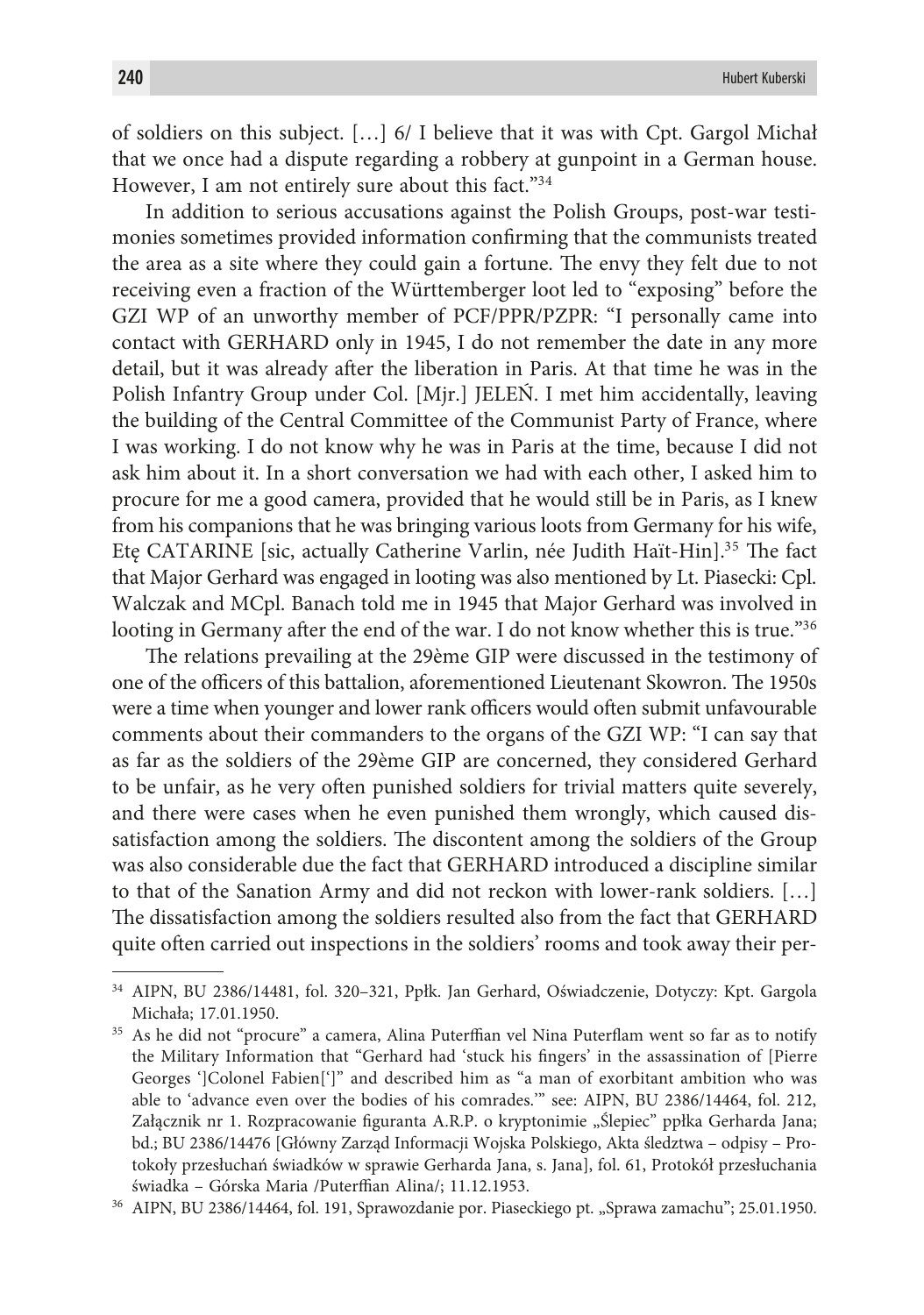sonal [sic!] belongings, pretending that they came from war trophies." This is yet another element pointing to the scandalous behaviour of Polish communists in occupied Württemberg, which they saw as their private Eldorado to which they were entitled. An additional trace of the practices that were unacceptable for the Polish uniform was Skowron's reminiscence of their joint journey to Paris in order to transfer two Citroën cars to the military attaché of the Polish embassy, during which "[…] Gerhard was also bringing to Paris some 4 or 5 suitcases, but I do not know what was in them and for whom they were intended."37 If we link these testimonies to the accounts of Maria Górska, an image akin to a criminal group begins to emerge. The communists understood that they had found themselves in a "land of milk and honey." Criminal activity involved a hierarchy, so the removal of Captain Jacques Katz should not come as a surprise; he was accused of "looting," as Gerhard testified, or, according to the official explanation, for "attempting to use his military position to obtain material personal gain."38

In the case of Cpt. Katz, there was also the matter of anti-Semitism, which manifested itself among the poorly informed members of the PCF, and was an additional source of conflict in the competition for stolen German property: "[...] this Katz guy sent a whole sack of shoes and clothes and furs to Lille to his Jewess to sell [the original note contained a number of grave spelling errors]." Bolesław Jeleń's and Bolesław Maślankiewicz's response to these accusations was telling, as it signalled widespread thievery among their soldiers: "Katz is the scapegoat, of course, because he is a Jew. I can confidently declare that Katz did not send any sacks of shoes or clothing to his wife. Even if he had sent a parcel, it would have been his own belongings brought from Nord and some food for his children. But he did not steal this food from our soldiers. When he was able to put aside his dry portions and a few chocolate bars that he had not eaten himself, none of the soldiers suffered for it, only Katz had saved them for himself. It was Oleksy who was found to carry 3 pairs of military shoes at the moment of departure, which could only come from theft at the company's warehouse or from the soldiers."39

Ultimately, Major Maślankiewicz reported: "When we arrived to the site, we found ourselves surrounded by the [French] Foreign Legion, which was in a difficult condition, as you already know. The above mentioned officers had not been taking care of their companies, they were pursuing their intrigues, and outside them they were looking for comfortable quarters, women and vodka. They came to me with delegations demanding ultimately that captains Katz and Migos

<sup>37</sup> AIPN, BU 2386/14476, fol. 296–297, Protokół przesłuchania świadka – Skowron Jan; 29.03.1954. 38 AAN, 408/ III-3, fol. 10, Oficerowie i podoficerowie usunięci z 29 Zgrupowania Piechoty Polskiej

przy Francuskiej Armii Okupacyjnej; bd.; AIPN, BU 2386/14471, fol. 232, Protokół przesłuchania podejrzanego Gerharda Jana; 01.05.1954.

<sup>39</sup> AAN, 400/I-9 [Raporty z koszarów polskich ochotniczych sił zbrojnych przy I Armii Francuskiej] fol. 7, Odpis listu O[leksy]M.; 26.03.1945; fol. 6, Drodzy Towarzysze! [List Bolesława Jelenia i Bolesława Maślankiewicza]; 14.04.1945.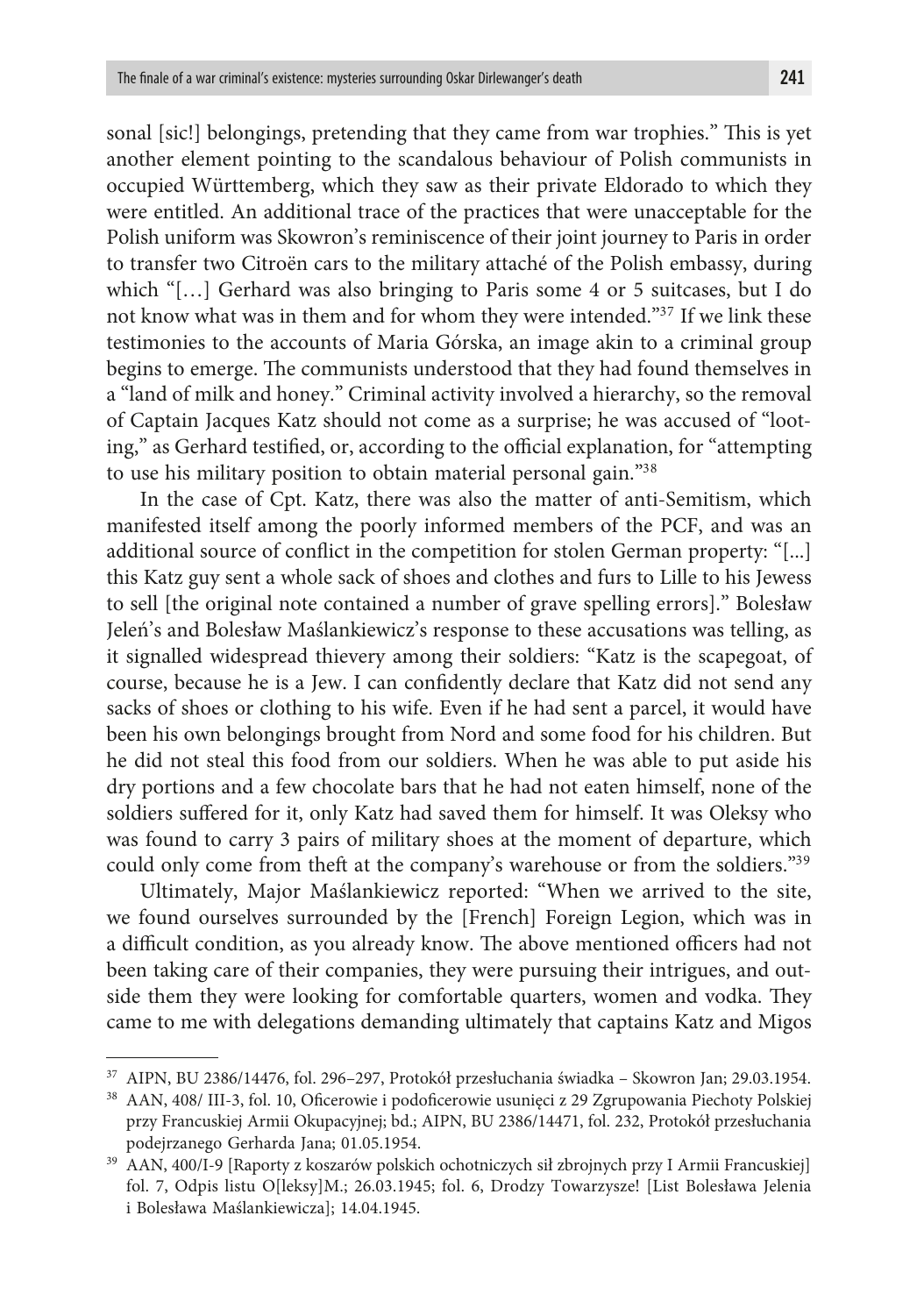(from Guesnain) be removed from the staff and that Kardacz and Adam be put in their place."40

However, these candidates were no better: "[…] 2. KŁAK Andrzej from Harnes. [...] He played a double game. A man of very low morals, he tried to rape a woman by threatening her with a grenade. Very greedy for money. 3. BEDNAREK Józef from Gourges, a manipulator and fraudster who wanted to make a fortune in the army through illegal trade, misappropriation of warehouse stock and the sale of petrol."41 To make things worse, Kłak was searching for a person to commit murder on the communist Cpt. Antoni Chrost: "Kłak called me and told me to dispose of Lieutenant Niemczewski and Warrant Officer Szydlak. I grabbed Kłak by the collar and said: 'I didn't think you were that kind of person, stop [organising] this crime, because if not, I'll put you before a court-martial or I'll kill you myself.' He was pale, but said nothing. All day long I walked with the entire group, so that no one would take revenge on me."<sup>42</sup>

As it turns out, Polish communists were able to oppose orders to commit criminal acts, as Gerhard testified: "In the spring of 1945, I do not recall the date closer, General Ilich [Gen. Ljubo Ilić] visited me at the Polish Infantry Groups near Wissembourg, next to the German-French border: Ilich, who at that time was a military attaché of Yugoslavia in Paris, had learned about my place of stay from Colonel Jeleń's first wife, Wita Jeleń. He travelled to me by car from Paris in the company of some individual of Yugoslavian nationality I did not know and Wita Jeleń. [...] My conversation with Ilich took place in one of the rooms of my battalion's headquarters, in the presence of Wita Jeleń. In this conversation, Ilich asked me to put a few soldiers and a car at his disposal. He explained to me that he needed these soldiers for the following purpose. According to the order given by Tito, Ilich was to organise an action to capture Yugoslavians, supporters of Michajłowicz [Gen. Dragoljub "Draža" Mihailović], a right-wing guerrilla fighter in Yugoslavia and an opponent of Tito. Those captured supporters of Mihailović, who had fled from Tito to Western Germany, were to be transported to Yugoslavia by Ilich to be handed over to Tito's police. According to Ilich, these people were to be kidnapped and forcibly returned to Yugoslavia. The entire operation was to take place in secret from the Allied occupation authorities. The soldiers of my battalion were needed by Ilich for this operation until the arrival of his own people from Yugoslavia. In response to Ilich's request, I stated that as the battalion's commander, subordinate to Col. Jeleń, I cannot make decisions regarding soldiers or cars without his permission. I know from Jeleń that both Ilich and Wita Jeleń

<sup>40</sup> AAN, 400/I-9, fol. 21, Bolek [Bolesław Maślankiewicz], Raport o sytuacji w 2-gim Baonie; 20.02.1945.

<sup>41</sup> AAN, 400/I-9 [Raporty dotyczące Zgrupowań Piechoty Polskiej przy I Armii Francuskiej], fol. 37, [List Bolesława Jelenia] Drodzy towarzysze; 16.04.1945.

<sup>42</sup> AAN, 400/I-9, fol. 42v–42a, Mietek Palczyński, Deklaracja dotycząca machinacji prowadzonych przez chorążego Kłaka i Kapitana Kardacza Franciszka w szóstej kompanii drugiego B.P.P., bd.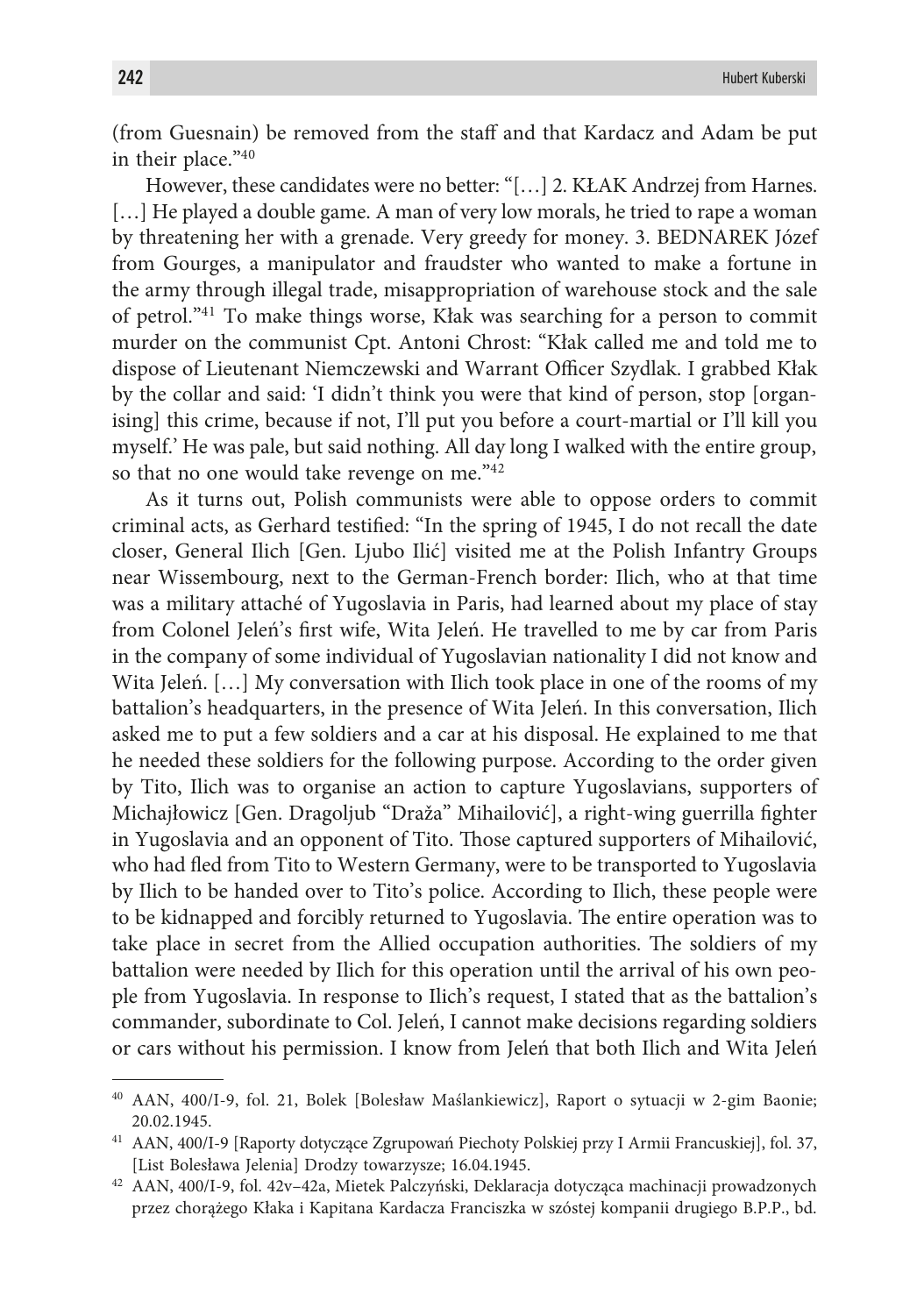had intervened with him in this matter, but they received a definitely negative answer and Jeleń also forbade me to give any people to Ilich, claiming that the undertaking about which Ilich was talking was some kind of trouble in which he would not let the Polish Infantry Groups to be involved." We do not know what it really looked like, especially when we contrast the above words with the testimony of a subordinate of Gerhard: "I also know from my own observation that GERHARD quite often travelled for unknown purposes outside the accommodation area of the 29ème GIP, but where exactly he was going, which sometimes lasted for 3–4 days, that I do not know."43

The further they went into Germany, the more temptations there were: "[…] I brought a truck loaded with various valuable things in one of the companies, I have no objection to the officers and soldiers taking useful things as a souvenir [sic!], but there were those who had entire warehouses of various things [...], I took away everything they had in excess [...] and if it were possible I would have sent you trucks loaded with machines, cameras, etc…" It should come as no surprise that the majority of these reports, stored in the Central Archives of Modern Records (AAN), and previously collected at the Central Archive of the Central Committee of the Polish United Workers' Party (CA KC PZPR), were protected by a publication ban – obviously enforced outside the list of "party plenipotentiaries."44

The events taking place in the platoons and companies of the 19ème GIP and 29ème GIP are, of course, part of the post-war reality of Polish communists from the PCF. This was one aspect of the past which should not be mentioned to strangers. The awareness of the lack of documents other than those produced during Colonel Gerhard's interrogations by officers, including agents of the Military Information (with little aid from the remains of documentation of both units from the collections of the CA KC PZPR and files made available at the AAN) may negatively influence the assessment of the presented material. There are frequent objections to the lack of representativeness of the above mentioned type of sources, especially when the disclosure of secrets and conspirators or other previously carefully concealed details took place after torture.

The arrest of Jan Gerhard (real name: Wiktor Lew Bardach) took place more than five years after the events in Jabłonki near Baligród. At that time, as the commander of the 34<sup>th</sup> Infantry Regiment, Gerhard accompanied General Karol Świerczewski in his military inspection in the Bieszczady Mountains, during which the latter died on 28 March 1947. On 29 September 1952, officers of the Main Directorate of Information of the Polish Army under the Ministry of National Defence, the so-called "Military Information," began a two-year investigation

<sup>43</sup> AIPN, BU 2386/14470, fol. 23–24, Protokół przesłuchania podejrzanego Gerharda Jana; 10.10.1953, and BU 2386/14476, fol. 71, Protokół przesłuchania świadka – Chrost Antoni; 15.12.1953.

<sup>44</sup> AAN, 400/I-9 fol. 18, Moi drodzy [List Bolesława Jelenia]; kwiecień 1945.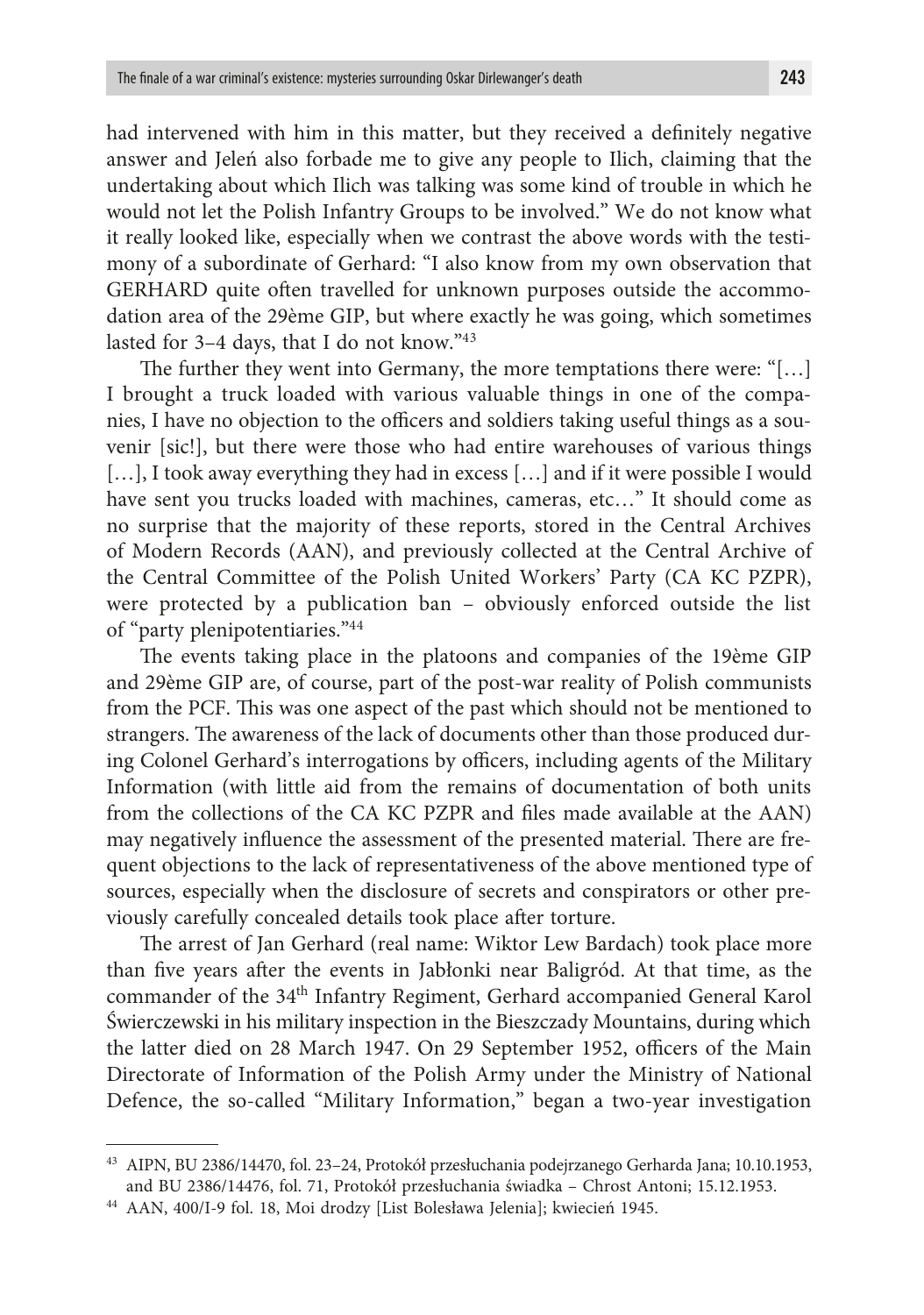based on Gerhard's allegation that he had been falsely accused of participating in the conspiracy and assassination of General Świerczewski, inspired by French intelligence and French emigrants. Was the Colonel of the LWP tortured or was he only threatened by the GZI WP with his execution and repression of his loved ones? To what extent did these threats influence the embellishment of the testimony and did this happen at all?

The question posed is whether the false accusations and the resulting lengthy testimonies before the officers of "Military Information" are worthy of recognition as valuable sources. In fact, until the examination of the documentation from the GZI WP investigation, the amount of source materials which could help describe the background to the events related to Dirlewanger's death, as well as the perpetrators of his execution, was poor. Only the most recent query in the archives of the Institute of National Remembrance (IPN) has revealed a lot of information obtained by "Military Information" during the six months of occupation service under the French forces in Württemberg.

Being unable to use the knowledge and memories of veterans from the Association of Former Soldiers of the French 1<sup>st</sup> Army "Rhine and Danube" due to excessive omissions or fabrication of their own merits during the fights in Lorraine (29 January–3 February 1945) and the offensive of the  $1<sup>st</sup>$  Rhine Army towards the Danube (April–May 1945), we were forced to make use of the records from a controversial investigation conducted seven to nine years after the killing of Dirlewanger, although in a completely different case. Usually one-sentence mentions indicate that during their service both battalions, i.e. the 19ème and 29ème GIP, were a part of the reserve of the French 1<sup>st</sup> Army. Since we were unable to obtain information about the actual events during the war, just as the insistent journalist was with regard to the details of Dirlewanger's death, there is equally little chance we will obtain some recollections covering the nature of the occupation service.

The perception of both battalions has so far been shaped by previous scholarly, journalistic and popular-science texts glorifying the activities of the 19ème GIP and 29ème GIP during the period of communist indoctrination and preventive censorship, as well as those created after 1989. A similar image was established in the consciousness of the members of the Association of Former Soldiers of the French 1st Army "Rhine and Danube." No documents are available in France or Poland. What is astonishing is the lack of correspondence between French superiors and Polish subordinates, and not a single document from the 19ème GIP and 29ème GIP can be found in the French military archive SHD Vincennes, which gives rise to new questions. Has the archive been cleansed of documents concerning the harsh occupation policy of French troops in which the Polish 19ème GIP and 29ème GIP participated for six months? We could not find any answers to that question.

In fact, the only French document confirming Dirlewanger's death in Altshausen comes from the Chief Commission for the Investigation of German Crimes in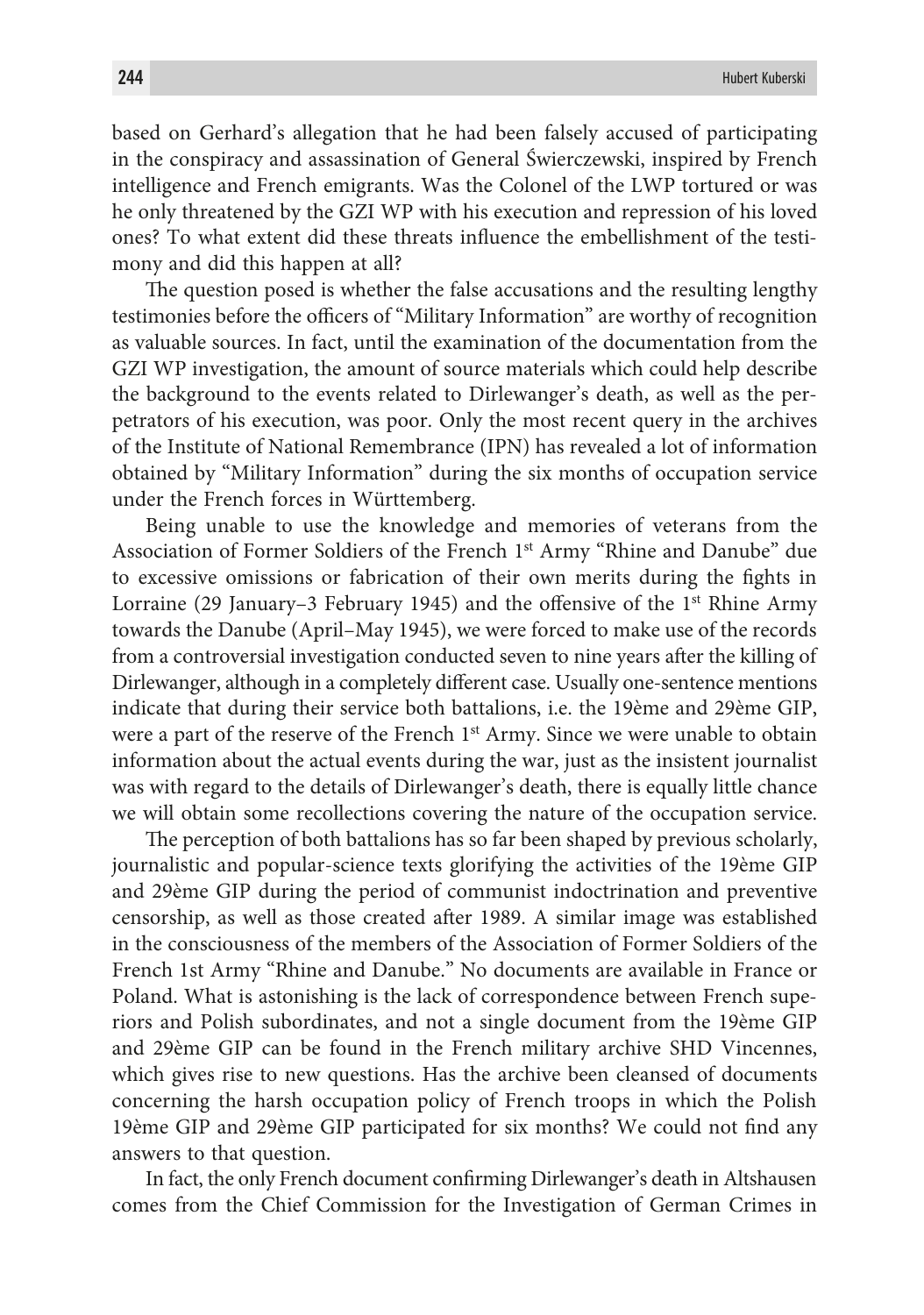Poland (Główna Komisja Badania Zbrodni Niemieckich w Polsce) – later the Chief Commission for the Investigation of Hitlerite Crimes in Poland (Główna Komisja Badania Zbrodni Hitlerowskich w Polsce). There is no evidence left in the French archives, and we have checked the documentation of all the French regiments that had been present in the area throughout the service of the 19ème and 29ème GIP in Württemberg. This is also true for the superior structures: divisions, corps, army and French 1st Army military counterintelligence. The two visits to this archive yielded no results, nor did the queries at the Central Military Archive, where no part of the correspondence to or from the 19ème GIP and 29ème GIP or any other documentation has been preserved. There are only memoirs and accounts of some of the commanders and soldiers of both units, dating back to the 1960s and later, which did not add much to the matter of the nature of the occupation service. Similar conclusions were reached following the search for documents from communist organisations and branches in France, which were previously located at the CA KC PZPR. The materials currently made available at the AAN did not provide answers to any of the questions explaining the participation of Poles in the murder of Dirlewanger in Altshausen. Moreover, the discovered handwritten notes make it hardly surprising that the majority of the preserved reports concerning the 19ème GIP and 29ème GIP were banned from publication at the CA KC PZPR—obviously outside the list of "party plenipotentiaries" mentioned above.

Only the testimonies before the officers of "Military Information" brought a lot of valuable details about the nature of the occupation service. However, does the controversial origin of the aforementioned source materials warrant their use for scientific research? It follows from the above that a skilful examination of the testimonies deserves to be considered valuable, even if their intention was to denounce a friend who had failed to provide a stolen Leica camera as a gift. The impure motivations (i.e. envy) of the office employee at the Central Committee of the PZPR do not diminish the importance of her observations.

The fright overwhelming the people interviewed by the GZI WP explains why they opted for presenting their situation in a better light in their own eyes and those of the officers. Because how else can one interpret the detailed description of the murder of Lieutenant Grycel, shot simultaneously by communist officers Chrost, Gerhard and Migos in the autumn of 1945? And if we add to this Gerhard's ruthlessness, which was not limited to class enemies, then we may wonder about the limits of his mercilessness. For what else to call a plot to eliminate one's direct superior? On top of all this, there were the purges, which apart from the mentioned officer Malanowski, WO. Kłak, Lt. Dunin-Żupański, Capts. Gargol and Kardacz, were targeted at almost 10% of both battalions.

The above facts, unavailable in other archival materials, deserve to be taken into account in the research conclusions. The experience of Polish communists from the PCF, gained during their participation in the French Resistance, was not particularly useful during the military and occupation service. The numerous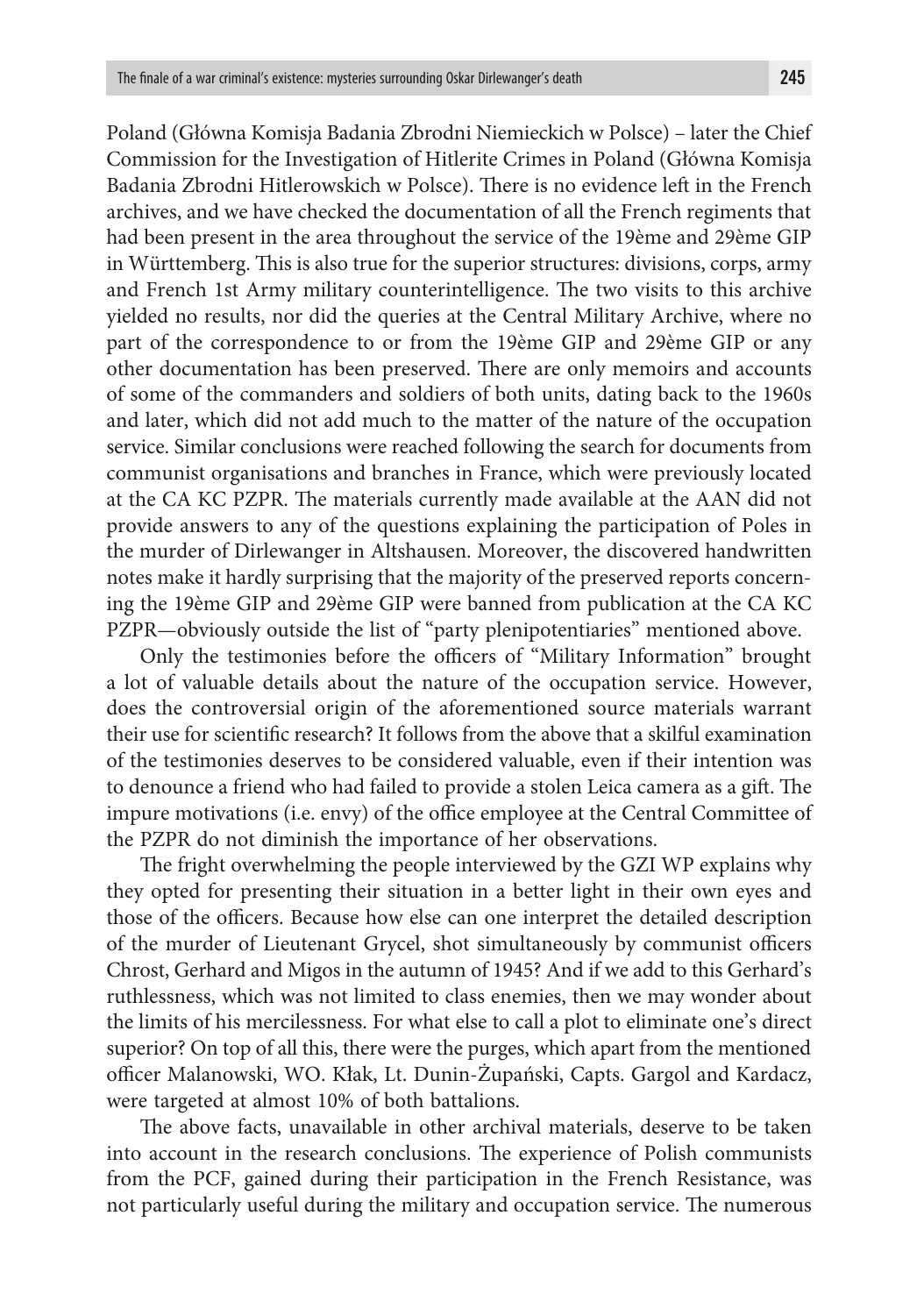incidents were proof of low morale and discipline. The service in the French occupation forces had a rival in the form of looting, i.e. individual and collective robbing of the German population in Württemberg and other activities unworthy of the Polish uniform. The revolutionary enthusiasm in accordance with the principle inculcated during the meetings with party representatives: "steal what was stolen" left an imprint on the ranks of the 19ème and 29ème GIP.

### French troops and Altshausen

The unit adjacent to the pioneers and Poles was the  $9<sup>th</sup>$  Regiment of Zouaves (9ème Régiment de Zouaves, 9ème RZ) under the command of Lieutenant-Colonel Adolphe Aumeran, replaced by Lieutenant-Colonel Jean Marie Pernet. The Zouaves, which belonged to French colonial forces, similarly to the pioneers of the 201ème RPNA, were recruited from among the inhabitants of the Maghreb, mainly from Algeria. The first French subunit in Altshausen taken into account can be the 4ème Bataillon of the 9ème Regiment de Zouaves, mentioned in the addressee's headline by Sous-Lieutenant Hoffmann, the French commandant of Altshausen; the commander of this battalion was informed of Dirlewanger's death. And we know nothing more than this short, perfunctory letter hiding the fact of (post)war crime having occurred under French jurisdiction during its occupation mandate.45

Meanwhile, we have managed to establish that the soldiers of the 1er Bataillon, 9ème RZ were stationed in June 1945 in Altshausen, and the remaining companies were located in Hoßkirch, 7.5 km away, and Mengen, 22.5 km away; from 9 to 17 May the battalion was still stationed in Spöck. The report by Bureau III indicates that the headquarters of the 9ème RZ were located in Ostrach (13 km from Altshausen).<sup>46</sup> Another clue can be found on the Internet, on a French message board dedicated to the Second World War. A discussion devoted to the death of Oskar Dirlewanger made reference to the arrest of the German officer by the soldiers of the 5ème Régiment de Tirailleurs Marocains (5ème RTM de Lieutenant-Colonel Jean Piatte), belonging to the 2ème Division d'Infanterie Marocaine. Unfortunately, it was not based on any of the documents cited above and does not explain whether and how the 5ème RTM then handed over the captured German

<sup>&</sup>lt;sup>45</sup> Of course, there are no documents produced by this occupation unit in the French military archive, vide: AIPN, GK 164/1711, fol. 16–17, GKBZN, Akta w sprawie dr Dirlewanger Oskar, Copie certifies conforme a l'orginal, 30.10.1947; Le Sous-lieutenant Hoffmann, Officier de Garnison de la Place d'Altshausen à Monsieur le Chef de Bataillon, Commandant le 4ème Bataillon du 9ème Regiment de Zouaves; 08.06.1945.

<sup>46</sup> One of the companies of I/9ème RZ was stationed in Altshausen since the start of May 1945 – the first record refers to the date 7 May, see: SHD Vincennes, 12P/42, [Infanterie], fol. 103–104, JMO [Journaux des marches et opérations] 9ème Regiment de Zouaves, 1er Bataillon du 1.2.43 au 5.7.45; 1.06.–10.06.1945.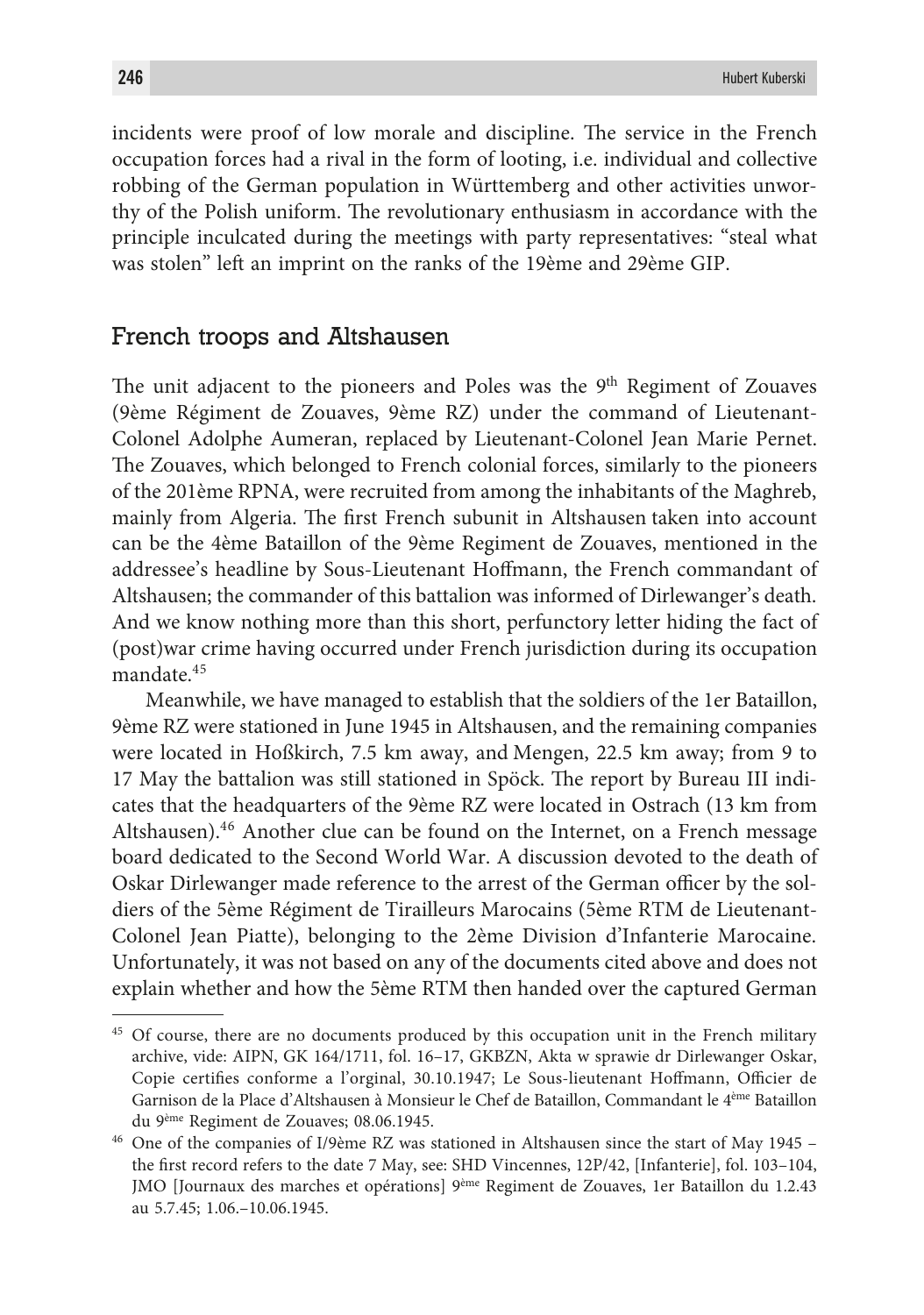to the 201ème RPNA, 19ème GIP/29ème GIP or 9ème RZ. Little is explained by the list of crimes reported to the gendarmerie (Prévôtés), which provides raw information on the number of crimes committed in June. The number of homicides within the French 1<sup>st</sup> Army was low in June 1945, amounting to 17, of which two people were killed in the 5<sup>th</sup> Armoured Division, that is the armoured division to which the aforementioned Zouaves stationed in Altshausen were subordinate; a similar number of homicides took place in the units of the 2ème Division d'Infanterie Marocaine, to which the 5ème Régiment de Tirailleurs Marocains was subordinate.<sup>47</sup>

Shortly after Dirlewanger was killed, the French forces were relocated within the occupied zone. The 201ème RPNA itself was regrouped to Tuttlingen (1er Batl.), Villingen (2ème Batl.) and Lindau (3ème Batl.), while the remaining part of the French occupation forces was sent to Württemberg.48 The Poles continued to serve in the Tuttlingen-Horb region and outside Friedrichshafen and Konstanz near Lake Constance. Their superiors were, in May 1945–July 1945, the military commander General Jean de Lattre de Tassigny, and later the military governor Marie-Pierre Kœnig. The Polish battalions served in the garrisons in Tuttlingen, Lindau, Stuttgart, Karlsruhe, Horb and Baden-Baden until October 1945. This list of localities suggests that the Poles may have also been present in Altshausen, located 68 km west of Tuttlingen, as well as 53 km south of Lindau. The service of Polish soldiers gained praise from the Général d'armée Kœnig, commander of the French forces in Germany (Commandant des Forces françaises en Allemagne); he himself paid several visits to Polish troops in Tuttlingen and Horb. Both battalions were part of the French 1<sup>st</sup> Army until 27 July 1945, and then until 15 October—of the French occupation troops in Germany (Troupes d'occupation en Allemagne, TOA).49

<sup>47</sup> SHD Vincennes, 10P/193-22, Ja/3, fol. 2, 1ére Armée Française, 3eme Bureau, No 2.779/3-TS, Stationnement des Unites de la 1ére Armée Française a la date du 31 mai 1945; and 12P/283 [Unités Toutes Armes – 201eme RPNA], no fol. 1ére Armée Française Commandement des Prévôtés No 2409/2. – Releve de l'activité des prévôtés de la 1ére Armée Française au cours du mois de Juin 1945; 13.07.1945, and "Mort d'Oskar Dirlewanger: l'unique témoignage," *L'Embarasement du monde. Le forum de la seconde guerre mondiale*, available at: deuxiemeguerremondia.forumactif.com/t7260-mort-d-oskar-dirlewanger-l-unique-temoignage [accessed: 20 May 2018].

<sup>48</sup> SHD Vincennes, 12P/283-22, no fol. 1ére Armée Française, Etat Major – 4e Bureau, No 008859/4- IV, Note de Service – Regroupement et démobilisation des Unités de main d'œuvre; 08.06.1945.

<sup>&</sup>lt;sup>49</sup> In addition to the aforementioned Polish unit, Tuttlingen also hosted the headquarters of the 9ème Division Infanterie Coloniale, Parc Mobile Transmissions 830ème, Intendance 303ème, Gestion 322ème, Cie Reparation Eng. Blindes 661ème/2, Hopital Campagne 422ème, see: AIPN, BU 2386/14474, fol. 112–114, Protokół przesłuchania podejrzanego; 10.10.1953; BU 2386/14478, fol. 280, Notatka w sprawie aresztowanego płk Gerharda; 05.01.1954; SHD, 10P/193-22, Ja/3, fol. 12, 1ére Armée Française, 3eme Bureau, No 2.779/3-TS , Stationnement des Unites de la 1ére Armée Française a la date du 31 mai 1945, and J. Skowron, "Zgrupowania Piechoty Polskiej 1 Armii Francuskiej "Ren i Dunaj" – 1944-1945," *Kombatant*, 2004, no. 6/7, pp. 14-15.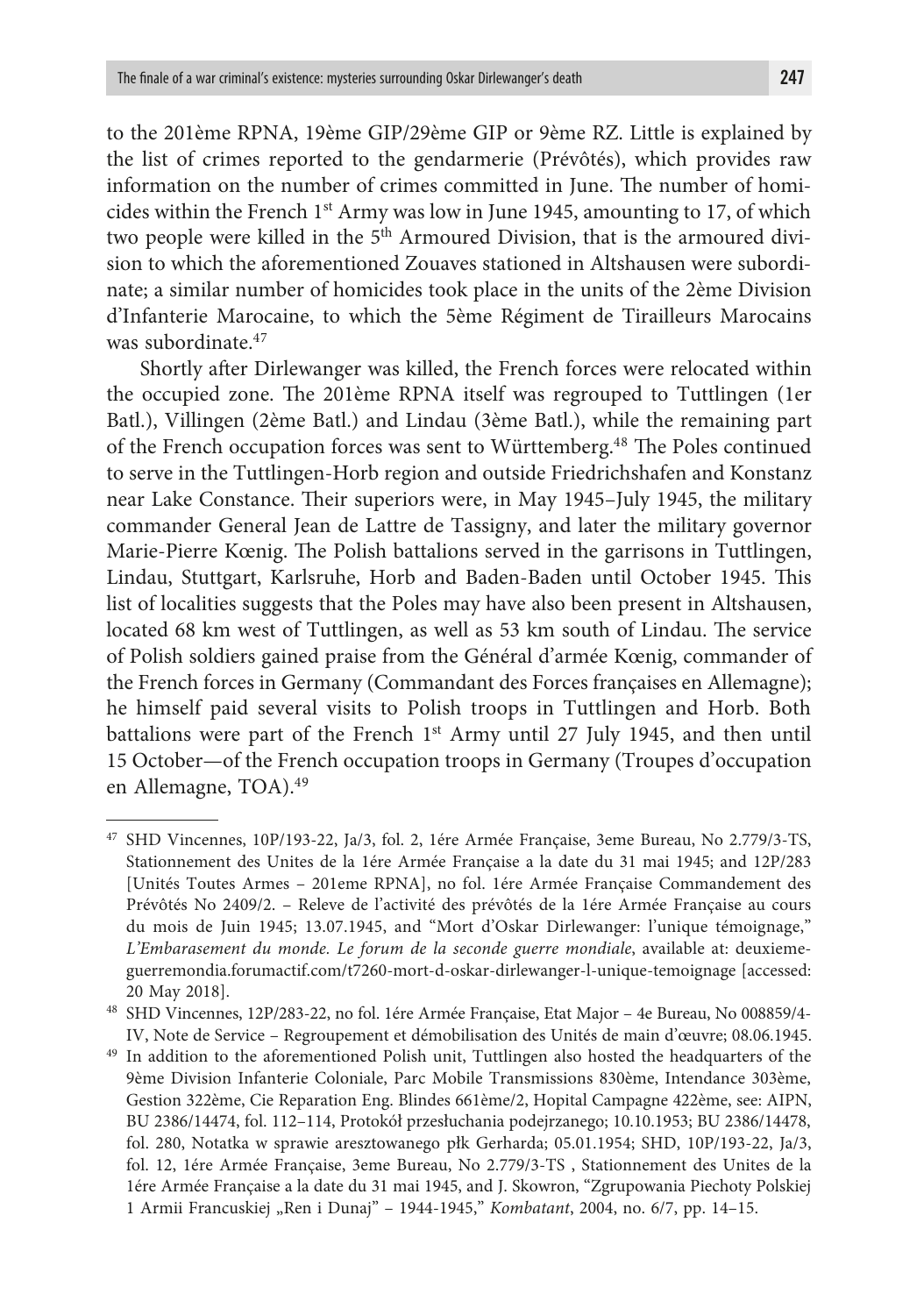# Attempt at identifying the possible killers of Dirlewanger

The tally of the units of the French 1<sup>st</sup> Army has showed the following deployment of the Polish units. The 19ème GIP: headquarters and 7<sup>th</sup> Company in Kehl, 6<sup>th</sup> Company in Horb, and 5<sup>th</sup> Company in Kandel and Villingen. The 29ème GIP was located nearby: headquarters in Balgheim, 1<sup>st</sup> company in Dürbheim,  $2<sup>nd</sup>$  company in Tuttlingen,  $3<sup>rd</sup>$  company in Mengen, and  $4<sup>th</sup>$  company in Kressbronn am Bodensee. It should be noted that the 3<sup>rd</sup> company of the 29ème GIP (comm.: Ltn. Drabik) was stationed closest to Altshausen, 24–30 km to the north-west.<sup>50</sup> A slightly different setting is provided by a French author. The 19ème GIP would be stationed as follows: headquarters and  $6<sup>th</sup>$  and  $7<sup>th</sup>$  companies in Horb, and 5<sup>th</sup> company in Kirchdorf and Villingen. The 29ème GIP would be located nearby: headquarters and  $2<sup>nd</sup>$  company in Tuttlingen,  $1<sup>st</sup>$  company in Singen, and 3rd company in Worndorf and Oberschwandorf. The two latter villages were located a bit farther from Altshausen, 47–51 km to the west. We have not succeeded at accessing the document of the French command produced during a period of twenty days at the turn of May and June and addressed to the headquarters of the 19ème or 29ème GIP. Polish guards may have gone to Altshausen due to a request to send a team or platoon from one of the Polish infantry units to temporarily strengthen the forces subordinate to Lieutenant Hoffmann from "Sûreté" (Police nationale).<sup>51</sup> Meanwhile, Gerhard himself testified: "together with the 29ème GIP, I have been relocated to Balgheim, and the Group headquarters, together with Major JELEŃ and Major THEVENON, moved to Tuttlingen a dozen kilometres from my stopover." The route from Balgheim to Altshausen is a 75 km long hard surfaced road.<sup>52</sup>

The only trace explaining Dirlewanger's route to prison is the information from 3 June: "During the pursuit operation, four Wehrmacht soldiers dressed in civilian clothes (including one SS adjutant) were arrested in Altshausen." This is not much, but at least it shows the methods of the French occupation, which succumbed to the post-war fashion for constant suspicion. This document shows only on a micro-scale the operation of capturing former soldiers of the German armed forces.<sup>53</sup> At the same time, the lists of POW sections reflect the scale of these activities in the entire French occupation sector. Three divisions of the  $1<sup>st</sup>$  Army (2ème DIM, 4ème DMM and 5ème DB) arrested 202 German soldiers in a period of 11–12 days following the end of the Second World War, including only seven

<sup>50</sup> SHD, 10P/193-22, Ja/3, fol. 12, 1ére Armée Française, 3eme Bureau, No 2.779/3-TS , Stationnement des Unites de la 1ére Armée Française a la date du 31 mai 1945.

<sup>51</sup> G. Soufflet, "Les GIP de la Forêt Noire à Varsovie…," *Résistance polonaise en Saône-et-Loire*, available at: https://www.respol71.com/les-gip-de-la-foret-noire-a-varsovie [accessed: 14.10.2016].

<sup>52</sup> AIPN, BU 2386/14475, fol. 89, Protokół przesłuchania podejrzanego Gerharda Jana; 03.05.1954.

<sup>53</sup> SHD Vincennes, 10P/193-22, fol. P/5, 1ére Armée Française, 3eme Bureau, No 2.742/3-TS, Compte – Rendu d'operations de 21200 B au 31200 B; 03.06.1945.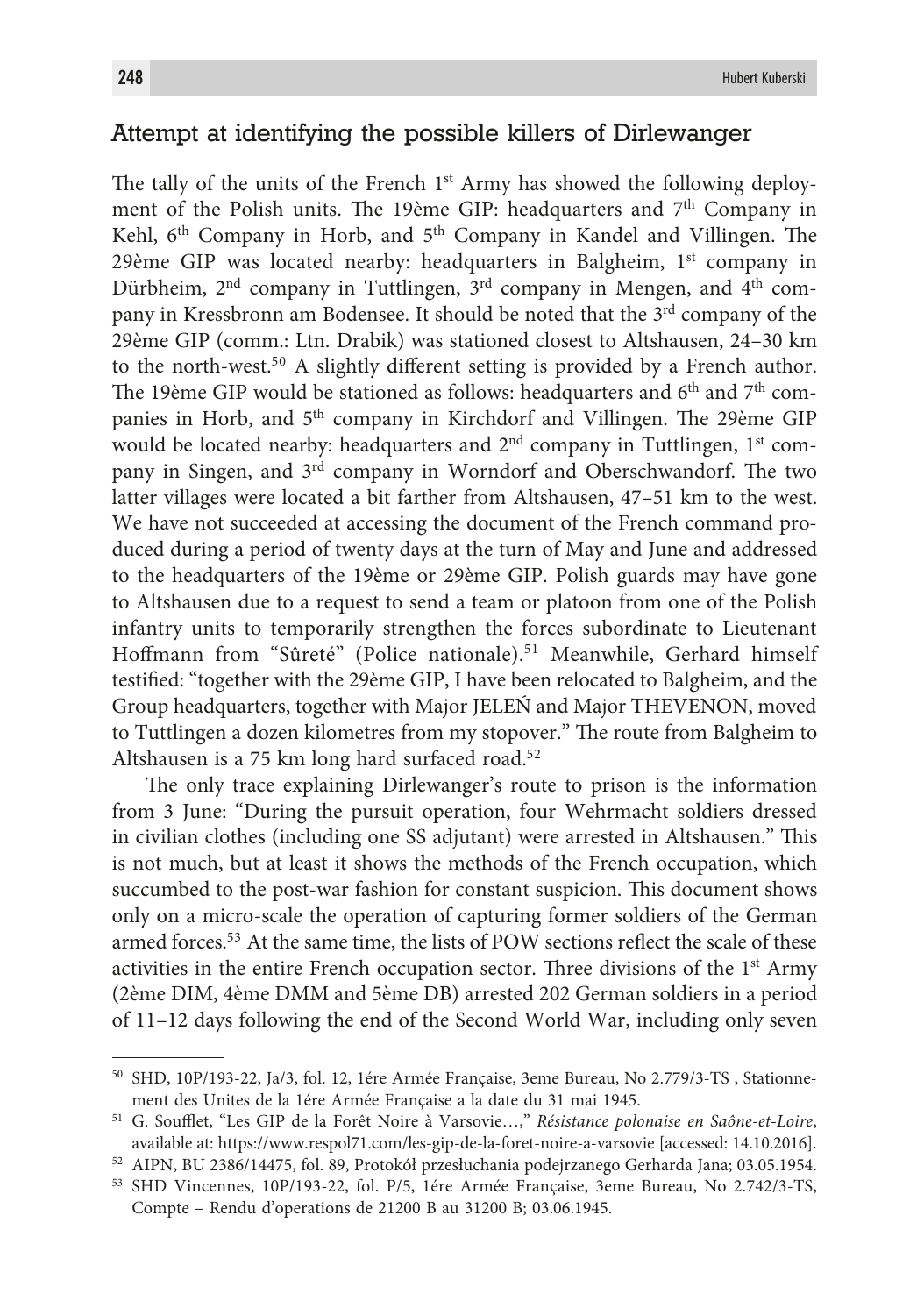Waffen-SS privates.<sup>54</sup> On the other hand, data concerning POWs of the 1<sup>st</sup> Army from two years later includes a mention of the capture, in the period from 26 May to 1 June 1945, of 348 officers and 7,210 NCOs and privates, while by 8 June the number had decreased to 119 officers and 1,471 NCOs and privates. However, the earlier wartime numbers of German POWs of the French 1<sup>st</sup> Army are much larger. The French took a total of 142,000 POWs, including 115,275 Germans, between 15 March and 21 May 1945 (25 generals, 3,605 officers and 111,645 soldiers).55 But the most important information seems to be the number of prisoners in two POW camps: 3,347 in Cage No. 2 Tuttlingen and 1,225 in Cage No. 3 Lindau. These two towns seem particularly important, but unfortunately we do not know whether Poles from the 2<sup>nd</sup>/29ème GIP served as camp guards at Cage No. 2 Tuttlingen (60 km west of Altshausen) and similarly whether soldiers of the 4<sup>th</sup>/29ème GIP from Kressbronn am Bodensee served at Cage No. 3 Lindau (46 km south of Altshausen) located 7.5 km from them.56

A regional book about Tuttlingen may serve as an additional clue. The numerous death sentences from 1945–1946 indicate that the French military justice system was particularly strict in the post-war period. The main task of the Dépôt d'Armée (Cage d'Armée) No. 2 POW camp in Tuttlingen, described in May 1945 by its commandant Capitaine Rousseau, was to identify Wehrmacht and Waffen-SS soldiers involved in war crimes, single them out of the mass of POWs, and arrest them. They obtained the necessary information from "Polish elements" (d'élements Polonais), which provided valuable services. The Polish men, according to the German author, had forcibly been conscripted into the Wehrmacht, and were now employed by the French as military police at the camp (Police Militaire – P.M.). At the same time, the camp chronicle indicates that the guards were to be soldiers of the 201ème RNAP and the 202ème RNAP, which brings us very close to the 29ème GIP in particular.

<sup>54</sup> SHD, 10P/141, [1ére Armée Française, 2eme Bureau, Section Prisonniers de guerre] no fol., 1ére Armée Française, Etat-Major-Section 2/5, Direction du Service des P.G. de la Zone Avant de l'Armee. No 696/2.PG, 3eme Bureau, Etat numerique des troupes ennemies qui se sont rendues apres le 9 Mai a o heures sur le front de la 1ére Armée Française; 20.05.1945, and no fol., 1ére Armée Française, Etat-Major-Section 2/5, Direction du Service des P.G. de la Zone Avant de l'Armee. No 708/2.PG, 3eme Bureau, Situation Generale des P. G. depuis le 15 mars 1945 dans la zone de la 1ére Armée Française; 21.05.1945.

<sup>55</sup> SHD Vincennes, 10P/141, no fol., Commandant en chef français en Allemagne. commandement supérieur des troupes d'occupation. Direction P.G. No 259/ 2P.G. Detail des P.G. Captures par la 1ére Armée controles par les cages d'armee et classes par unite de capture; 05.03.1947 – pp. 7–8.

<sup>56</sup> SHD Vincennes, 10P/141, no fol. [1ére Armée Française, 2éme Bureau, Section Prisonniers de guerre], no fol., 1ére Armée Française, Etat-Major-Section 2/5, Direction du Service des P.G. de la Zone Avant de l'Armee. No 696/2.PG, éme Bureau, Etat numerique des troupes ennemies qui se sont rendues apres le 9 Mai a o heures sur le front de la 1ére Armée Française; 20. 05. 1945; and no fol., 1ére Armée Française, Etat-Major-Section 2/5, Direction du Service des P.G. de la Zone Avant de l'Armee. No 708/2.PG, 3eme Bureau, Situation Generale des P. G. depuis le 15 mars 1945 dans la zone de la 1ére Armée Française; 21.05.1945..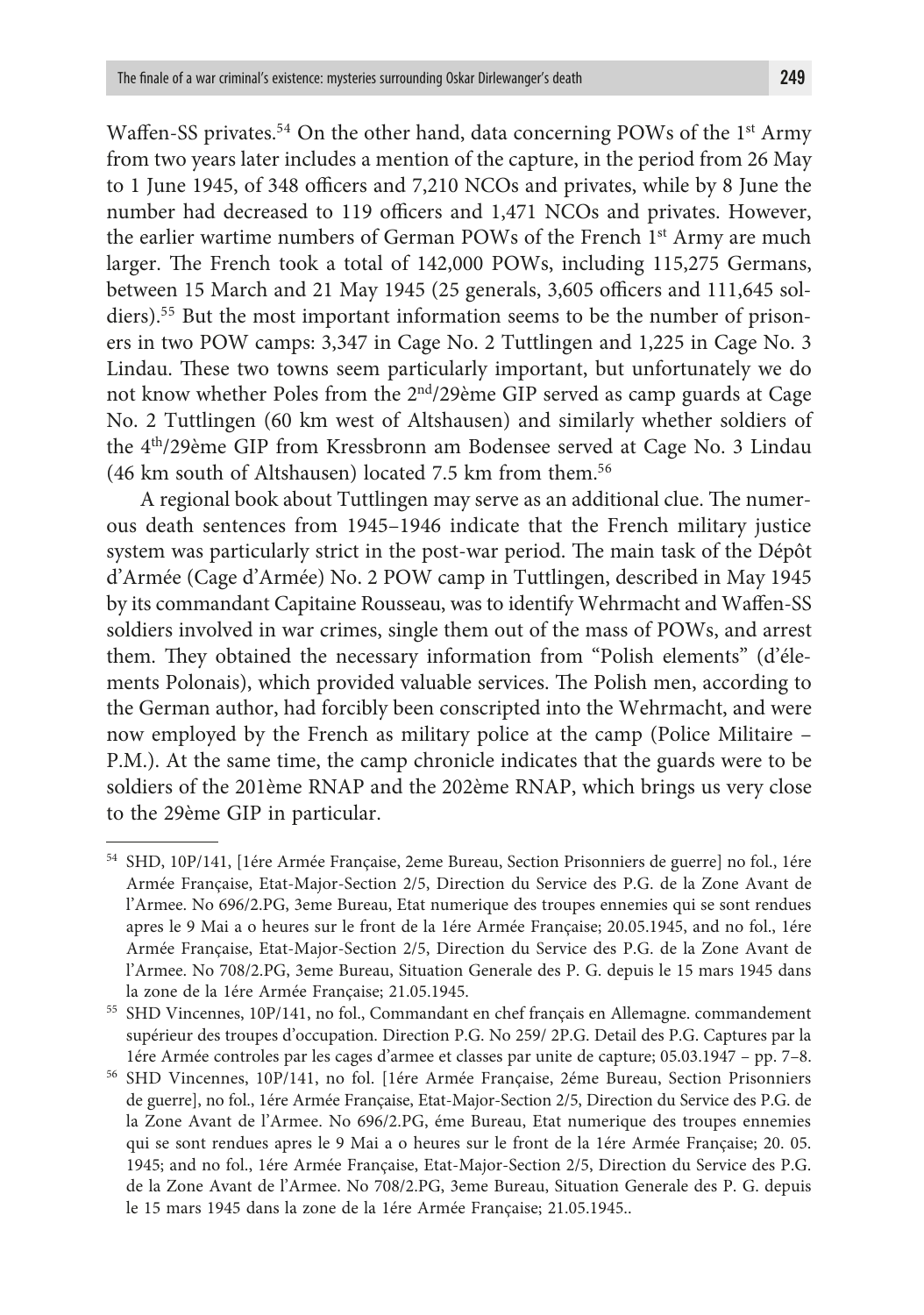The German author presumes that these "Polish elements" could have been Volksdeutche from Poland, which led to them being referred to as "Polen-Hans."57 The Germans imprisoned in Tuttlingen mentioned that one POW of Polish origin from Upper Silesia went by this nickname. After a short time he was already wearing the uniform of a guard, and was later promoted to the position of Adjutant-Chef, becoming the merciless boss of the guards consisting mainly of Poles and Hungarians. He was then deprived of his post precisely for his brutal methods. The individuals referred to as "guards" by former POWs were the same people who had been initially sent by the French to camps as "Police Militaire." Their task was to escort and guard German prisoners of war while they were working outside the camp, which was clearly transferred to the duties of a group of non-German prisoners of war in Tuttlingen. Among the prisoners of war registered in Tuttlingen in May 1945 for transport to France, there were just under 1,000 Poles and about 500 Hungarians, which made it possible to recruit auxiliary staff. From the outset, the French POW section had serious staffing problems and difficulties in finding the right guards in the POW camps. In order to compensate for this shortage, the French decided to create a "mixed corps of civilian guards in POW camps under military leadership."58

At the same time, Gehrig did not notice the other side of the problem, as Major Jeleń pointed out in his letter: "There is proof that Poles from the Wehrmacht are abused and even killed by the SS at the military POW camps."59 Hence, it cannot be ruled out that the threat posed by the Germans triggered the counter-reaction of "Wasserpolacken." It should also be noted that the men recruited this way could also have been forced labourers or prisoners of war, becoming "displaced persons" (DP) after the war. That is why another hypothesis emerges regarding the presence of Poles in Tuttlingen near Altshausen after 9 May 1945, as well as the reasons for their behaviour both in the POW camp and possibly in the occupied town.<sup>60</sup>

For example, the 1<sup>st</sup>/29ème GIP, stationed in Singen near the strategically important railway junction, was responsible for the protection of supply warehouses. The  $2<sup>nd</sup>/29$ ème GIP was responsible for the Tuttlingen depots (Depot 22ème and Depot 18ème in nearby Dürbheim), and the  $651<sup>st</sup>$  equipment repair battalion, Etat-Major (EM) 651ème Bataillon de Réparation du Matériel (BRM), was also involved. Then there were the headquarters of the units and warehouses

<sup>57</sup> A. Gehrig, "Kriegsgefangenenlager in Tuttlingen 1945-1952: 'Cage d'Armée No 2' – 'Cage C.S.T.O No 2' – 'Dépôt de transit No 2' – 'Bureau de Contrôle et Démobilisation,'" in: *Lager Mühlau: 1942–1955*, ed. G. Woll, Tuttlingen, 2014, s. 66–67.

<sup>58</sup> Astrid Gehrig, "Kriegsgefangenenlager in Tuttlingen 1945-1952: 'Cage d'Armée No 2' – 'Cage C.S.T.O No 2' – 'Dépôt de transit No 2' – 'Bureau de Contrôle et Démobilisation,'" in: *Lager Mühlau: 1942-1955,* ed. Gunda Woll, Tuttlingen, 2014, s. 66–67.

<sup>59</sup> Ibidem.

<sup>60</sup> AAN, 400/I-9, fol. 19, Moi drodzy [List Bolesława Jelenia]; kwiecień 1945, and A. Gehrig, op. cit., pp. 66–67.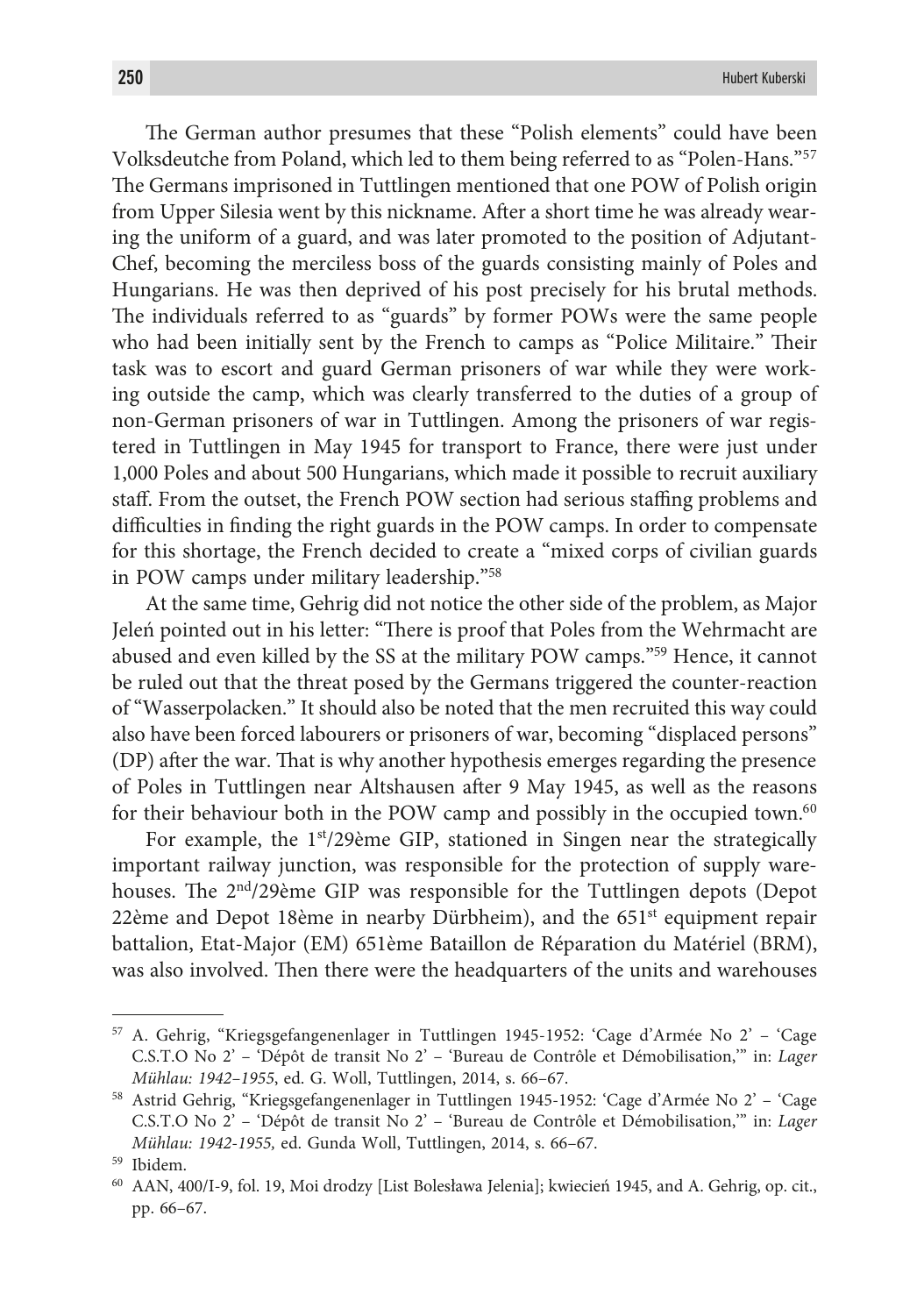in Rottweill (E.M. Btn. Reparation 653ème, Cie Munitions 62ème, E.M. 633ème Btn. Munitions, Cie Recuperation Materiel de prise 672ème/4) and in Bühlertal, as well as the service carried out in Villingen (Cie Moyenne Repar. Auto 653ème/3, Cie Repar. Engins Blindes 664ème/2, Cie Magasin 24ème Cie/2ème Zouaves).61 Other companies had similar duties, combined with patrolling the nearby mountain areas. Their objective was to find the remains of German troops and the mythical Wehrwolf. The war diary of the original Polish regiment indicates that the 201ème RPNA had few duties, and its activity after 10 May 1945 was limited to practice, drills, patrolling and physical work.<sup>62</sup>

### Return to the motherland

Before the departure for Poland a strife broke out between the Polish and French officers. Majors Gerhard and Maślankiewicz did not consent to the "removal from the Groups of Polish Infantry of soldiers for minor crimes, so that they could not leave the country." Both commanders were punished with 11 days of house arrest for insubordination. On 4 November 1945 a railway transport was provided for 1,400 soldiers going back to Poland. They were first transported to Kraków. The commander of the Polish troops told a journalist in Kraków: "Some of them want to return to civilian occupations, but the majority wants to remain in the army wishing—please emphasise this—" said Major Jeleń, "to be allocated to the [Polish] Air Force." The reality of communist Poland turned out to be more mundane. Almost 2/3 of them chose to serve in the force structure of the "People's Government," subordinate to ministers originating from the communist party – PPR. The majority of them, 507 men, were directed to the Polish Army (including the 8th Infantry Division fighting against the Ukrainian Insurgent Army [UPA], the Main Information Board of the Polish Army and the Second Board Department of the Second General Staff, i.e. military intelligence), to the Internal Security Corps (Korpus Bezpieczeństwa Wewnętrznego, KBW – 15 officers, 38 non-commissioned officers, 454 privates, from which 71 zealous communists-Stalinists were selected to join the Officers' Political School, thus becoming military political officers, to the Ministry of Public Security (256 men), to the police force – Citizen's Militia

<sup>61</sup> SHD Vincennes, 10P/193-22, Ja/3, fol. 6–11, 1ére Armée Française, 3eme Bureau, No 2.779/3-TS, Stationnement des Unites de la 1ére Armée Française a la date du 31 mai 1945.

<sup>62</sup> No annotation was found in any war diary of the battalion belonging to 201ème RPNA, to which 19ème GIP and 29ème GIP were subordinate, see: SHD Vincennes, 12P/283 [Unités Toutes Armes – 201 RPNA], fol. 30–31, JMO du Commandant des Forces Prévôtales de la 1ére Armée Française du 2.2.44 au 31.8.45; 01.06.–11.06.1945; fol. 56–57, 201ème RPNA – JMO 3ème Compagnie; 13.07.1945; no fol., 201eme Régiment de pionniers nord-africains, P;.C. de Colonel, N. 1383/H, Confirmation de Message; 22.09.1945, and R. de Salins, *Les combats de l'armée française pour la libération: Provence Alsace Allemagne 1944–1945*, Paris, 2013, pp. 178–179.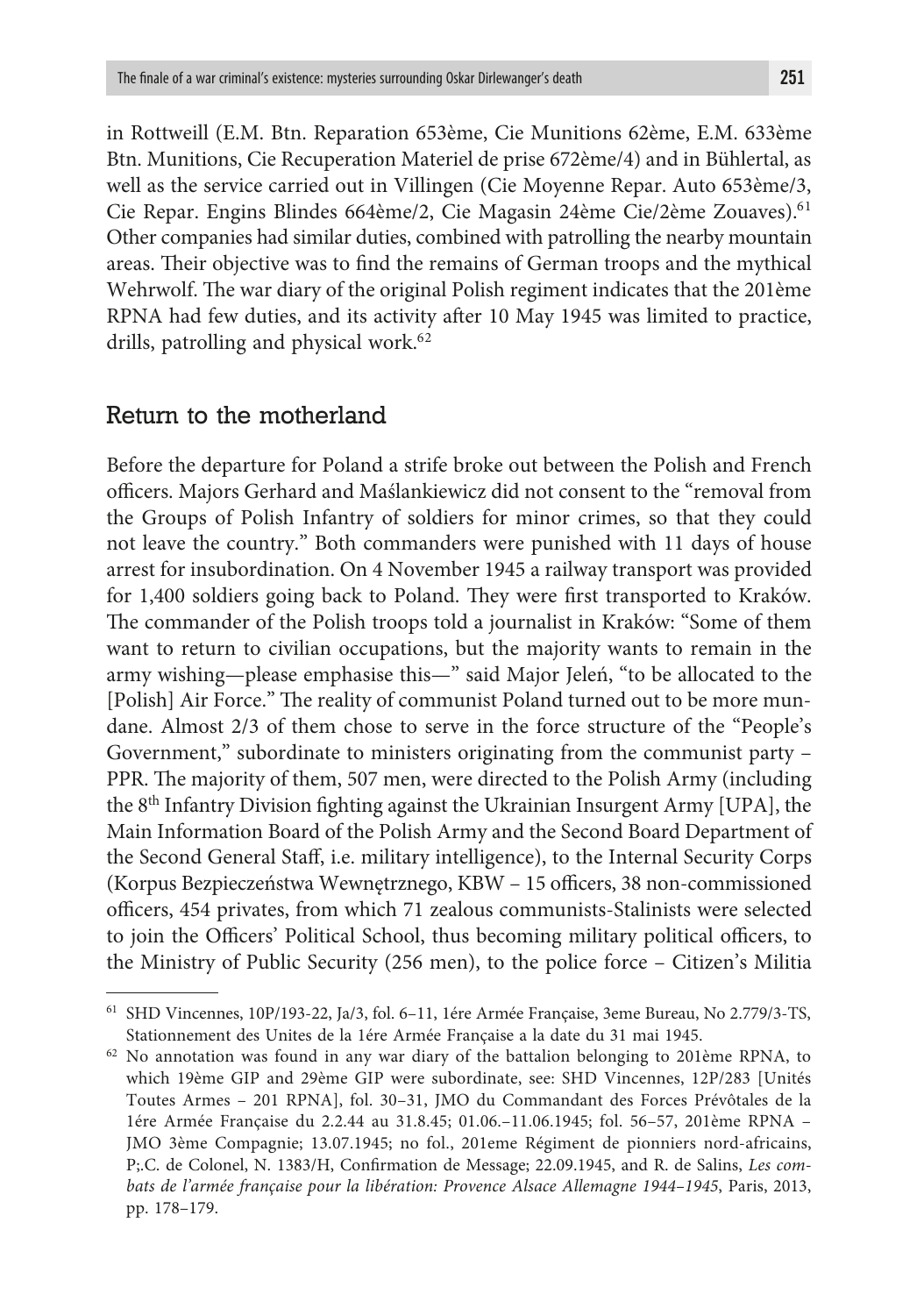(Milicja Obywatelska – MO) – 231 men, and the Railway Protection Service (Służba Ochrony Kolei – SOK) – 21 men. In addition, 23 chose to live as military settlers on Regained Territories, 21 went into forestry. The others chose to work in the mining, woodworking or metallurgical industry "emerging from the ruins in a people's democracy."63

On 18 November 1945, Stefan Korboński, a politician of the anti-communist Polish People's Party (Polskie Stronnictwo Ludowe – PSL), thus described the arrival of the 19ème and 29ème GIP at Aleje Ujazdowskie in Warsaw: "Two battalions of the Polish Army, arriving from France, paraded through the streets of Warsaw. I was standing in front of 'Kruszynka' [a café run by Zofia Korbońska] at ul. Marszałkowska to look at them. Young boys in Allied uniforms [American uniforms M1940], with rifles on their shoulders, were marching quite inertly, looking curiously at the ruins and passers-by. They had stuck some flowers in their barrels and buttons and were clearly waiting for ovations. The crowd, despite the press and radio announcements, was small, and those who came watched the marching men suspiciously and in silence. For who were these soldiers who came from the free world to willingly surrender themselves into captivity? Today we know that this is no Polish Army, but young communists of Polish origin, recruited in France and assigned mostly to the security forces. The people of Warsaw did not fall for it. Since they encountered Soviet officers in Polish uniforms, they have lost all their fondness for that institution. They knew that the list of known deceptions, along the 'consul trick' and the 'diamond trick,' now included a new one: the 'uniform trick.'" These words are contradicted by the information reported in a trivial article by an apparent uniform expert who claimed that, besides the highest dignitaries of People's Poland, they were greeted by crowds, foreign diplomats and the guard of honour of the Polish Army. Korboński's version was confirmed by a film report from the welcoming and ceremonial parade of our soldiers of the 19<sup>th</sup> and 29<sup>th</sup> ZPP on 18 November 1945 in al. Ujazdowskie in Warsaw: the narrow frames focused on cheering crowds, while the only broader shot in the video showed a single group forming two rows of bystanders before the marching soldiers.<sup>64</sup>

<sup>&</sup>lt;sup>63</sup> The "French" were mentioned by Fighter Ace of the Polish Air Force Lieutenant Colonel Stanisław Skalski, who, after interrogation, was imprisoned in the underground cells of the MBP building on ul. Koszykowa. Men learning Polish words out loud could be heard from the corridor: "These were our guards, the 'French,' who were learning their mother tongue." Another ZPP soldier was visible on a photograph of Gauleiter Arthur Greiser, escorted in June 1946, see: AIPN, BU 2386/14476, fol. 267, Protokół przesłuchania świadka – Maślankiewicz Bolesław; 01.03.1954; H. Stańczyk, op. cit., pp. 209–210; J. Rutkiewicz, op. cit., pp. 22–23, 25; R. W. Słotwiński, "Oddziały polskie z Francji wróciły do kraju. Witamy serdecznie najmilszych braci," *Polska Zbrojna* no. 245 of 13 November 1945, p. 2, and Jan Zamojski, "Polacy we francuskim i belgijskim ruchu oporu," *Wojskowy Przegląd Historyczny*, 1967, no. 4, pp. 104–148.

<sup>64</sup> *Polska Kronika Filmowa*, no. 35/45 (untitled sequence from 00:15 to 01:50); S. Korboński, *W imieniu Kremla*, Warszawa, 1997, p. 47 and J. Rutkiewicz, op. cit., p. 22.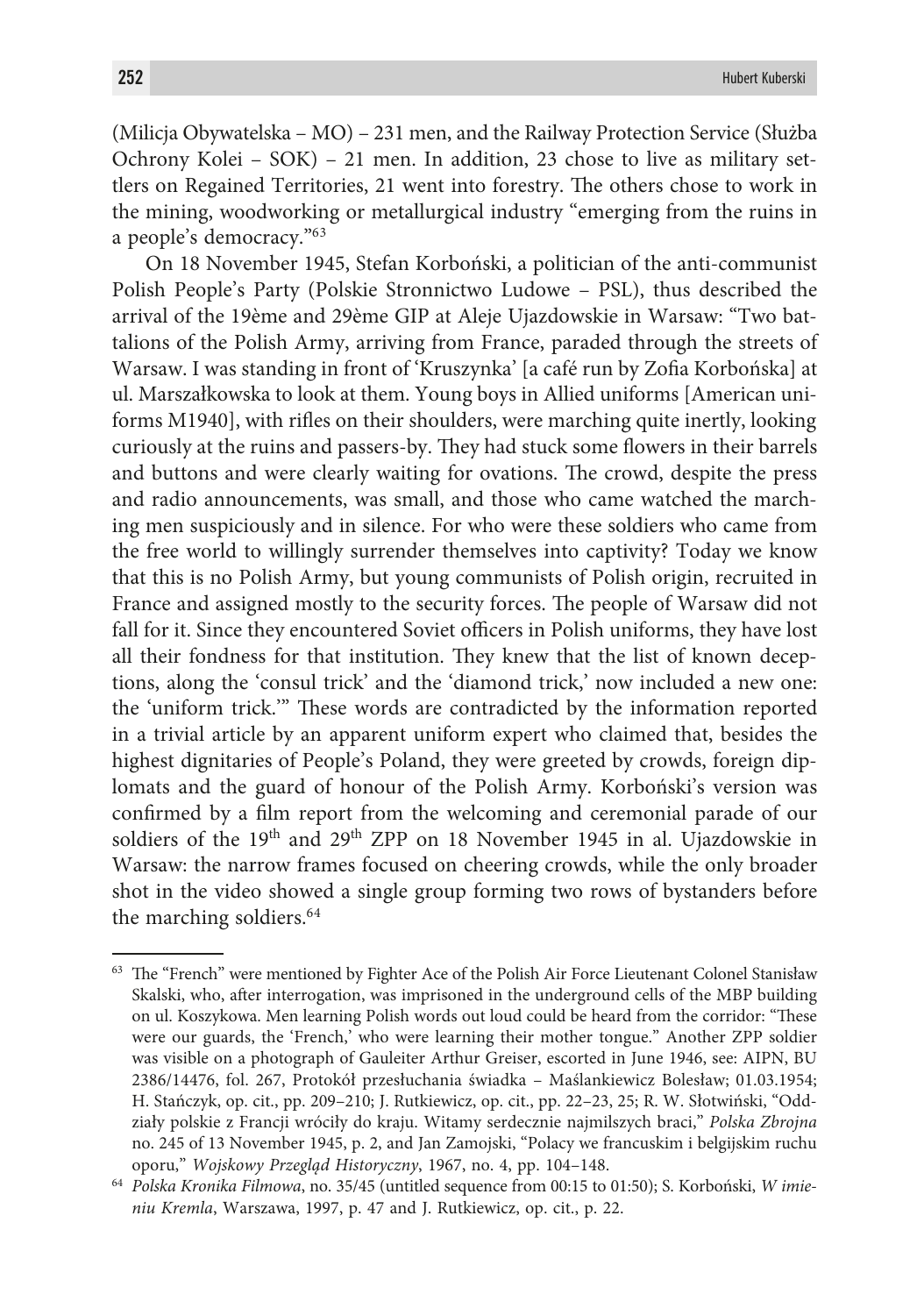Jan Skowron,<sup>65</sup> however, had doubts about the possibility of Poles being stationed in Altshausen. The psychological repression of a crime on a defenceless POW years after it was committed (which could have been perpetrated by subordinates or colleagues from the unit), even if it were a war criminal or a deviant, is a typical defensive reaction that could potentially have suppressed the crime committed by colleagues from the Resistance or the 29ème GIP.<sup>66</sup> The stigma of the crime could have marked the participants and witnesses, or even only those who were aware of the assassination of Dirlewanger in Altshausen, for decades. The witnesses may feel embarrassed as they meet the perpetrators of murders, or consider themselves accomplices, knowing they have done nothing with this terrible knowledge for many years. The improvised lynching was an accidental or deliberate execution of justice on the executioner of Belarus and Warsaw in a manner far removed from the standards of Roman law. Its initiators could undoubtedly be inspired by it in later "investigative innovations" in the times of Bierut and Stalin, which allowed them to improve the methods probably already tested in the French improvised prison in Württemberg.<sup>67</sup> Besides, Colonel Jan Gerhard himself experienced these methods when he was arrested on 29 September 1952 by the Main Directorate of Information of the Polish Army of the Ministry of National Defence. The communist officer was imprisoned for almost two years. He may have had some knowledge of the events in Altshausen, but since he was interrogated only about General Ilich, General Świerczewski and the French-Ukrainian Banderite conspiracy—rather than the murder of SS-Oberführer Dirlewanger—he did not disclose to the authorities what had really happened in Württemberg.68

To sum up, the only possible way to confirm the claim about the "Polnische Wachmannschschsften" in Altshausen at present is to carry out local research among the oldest inhabitants of this Württemberger town. As they were children at that time, they could remember the post-war period of the French occupation,

<sup>65</sup> AIPN, BU 2602/18927 (Oddział Attachatów Wojskowych, Teczka personalna Jan Skowron), fol. 3–4 [Nr wych. 160/ OZ/79, Notatka biograficzna – Do Wicedyrektor Protokołu Dyplomatycznego MSZ, Towarzysz Edward Wychowaniec; 06.04.1979; fol. 10 [Płk. dypl. Jan Skowron, Życiorys; bd].

<sup>66</sup> The testimony of Major Antoni Chrost, one of the participants in the murder of Lieutenant Grycel, who did not mention one word about the crime before the GZI MON investigating officer, Major Urbaniak, may serve as a symptomatic confirmation of this theory, vide: AIPN, BU 2386/14476, fol. 64–72, Protokół przesłuchania świadka – Chrost Antoni; 15.12.1953.

 $67$  According to the soldiers of the  $34<sup>th</sup>$  Budziszyn Infantry Regiment, their commander Colonel Gerhard ordered the public execution of a seriously wounded partisan of the Ukrainian Insurgent Army, uncovered during the resettlement operation among an evacuated Ukrainian family. He often ordered the killing of other captured members of the Ukrainian Insurgent Army on the spot, see: Grzegorz Motyka, "Kryptonim 'Bieszczady.' Zabójstwo Jana Gerharda," in: *W kręgu «Łun w Bieszczadach». Szkice z najnowszej historii polskich Bieszczad*, Warszawa, 2009, p. 158.

<sup>68</sup> J. Skowron, op. cit., p. 15.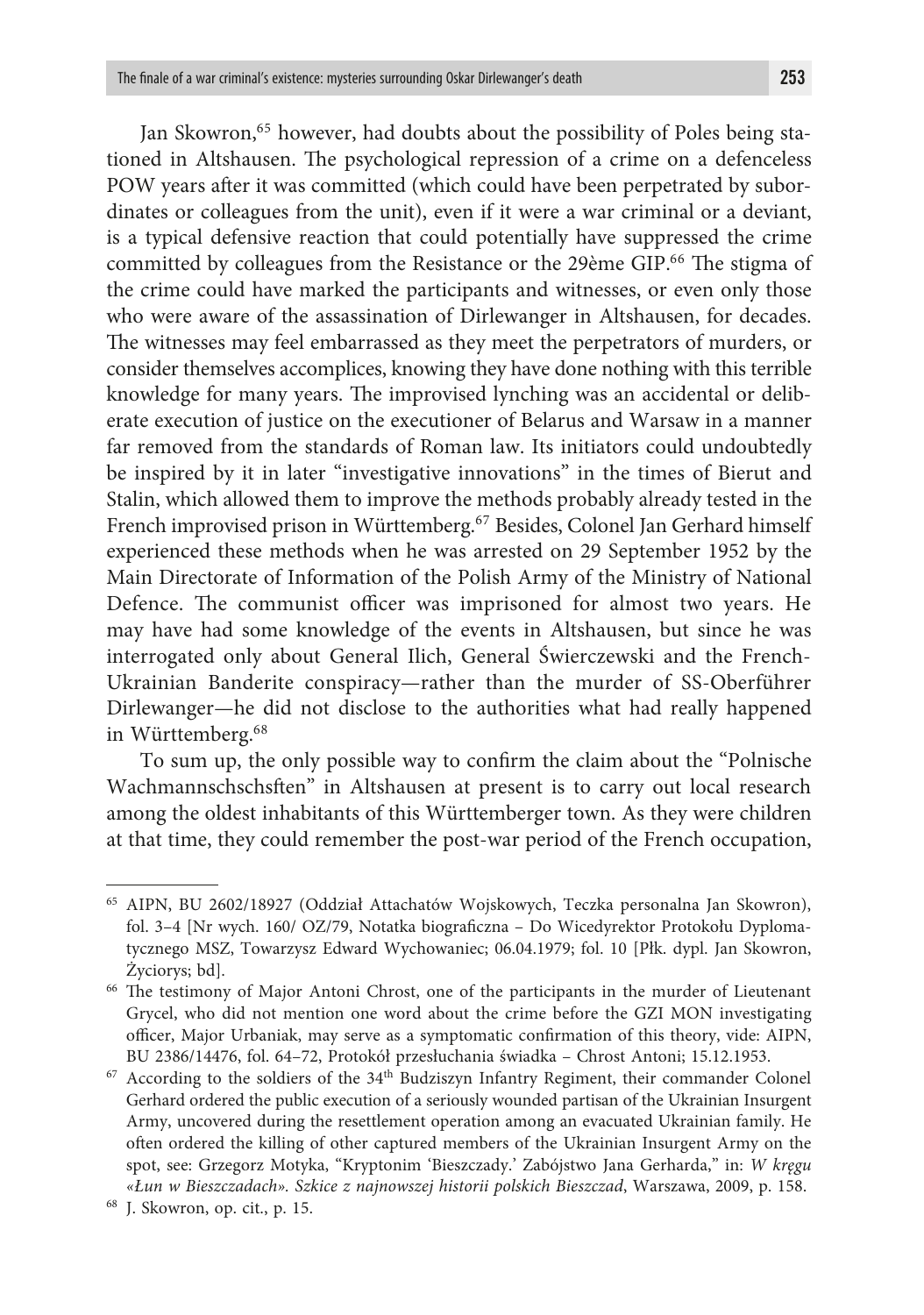seen through their own eyes, as well as acquire knowledge from relatives. The Polish communists from the PCF, who were the officers of the oppressive UB/SB or the military intelligence service, will never reveal the truth; no documents about the perpetrators of the murders in Altshausen have been preserved in the Polish, German and French archives either.

One symbolic fact remains: the subsequent murder of the editor-in-chief of the periodical *Forum*, Jan Gerhard, by Zygmunt Garbacki and Marian Wojtasik. The violent end given to Gerhard's life by several blows of a blunt object, suffocation by means of a leather strap and several stab wounds with a dagger to the heart. All this resembled *per analogiam* what had happened in the corridor of the improvised prison in Altshausen.

### Abstract

The article explores all available documents in order to resolve the mystery surrounding the perpetrators of the murder of SS-Oberführer Oskar Dirlewanger. The most important issue was to identify the Polish perpetrators mentioned in two existing testimonies of German witnesses to the events. The only Polish troops operating in the vicinity of Altshausen turned out to be two battalions, the 19<sup>th</sup> and 29<sup>th</sup> Polish Infantry Groups (19ème and 29ème Groupement d'Infanterie Polonaise, GIP). One important aspect of understanding the possible involvement of the Polish communists was the demonstration of the many criminal behaviours that impacted the service of the 19ème and 29ème GIP, described in the subchapter "Relations within the Polish Infantry Groups." The location of the French occupation units has not brought any clear answers either; Altshausen was under the authority of the commander of the 9<sup>th</sup> Zouave Regiment (9ème Régiment de Zouaves).

# Bibliography

#### Archives:

Archiwum Akt Nowych 408/ III-3, 408/ III-8, 400/I-9 Archiwum Instytutu Pamięci Narodowej BU 2386/14464, BU 2386/14470, BU 2386/14471, BU 2386/14474, BU 2386/14475, BU 2386/14476, BU 2386/14478, BU 2386/14481, BU 2602/18927, GK 164/1711, Sz 753/450 Bundesarchiv Ludwigsburg B162/16592 Centralne Archiwum Wojskowe III-2-89 Service historique de la Défense – Fonds de l'armée de Terre (à Vincennes) 10P/141, 10P/193, 10P/299, 12P/42, 12P/283, 12P/293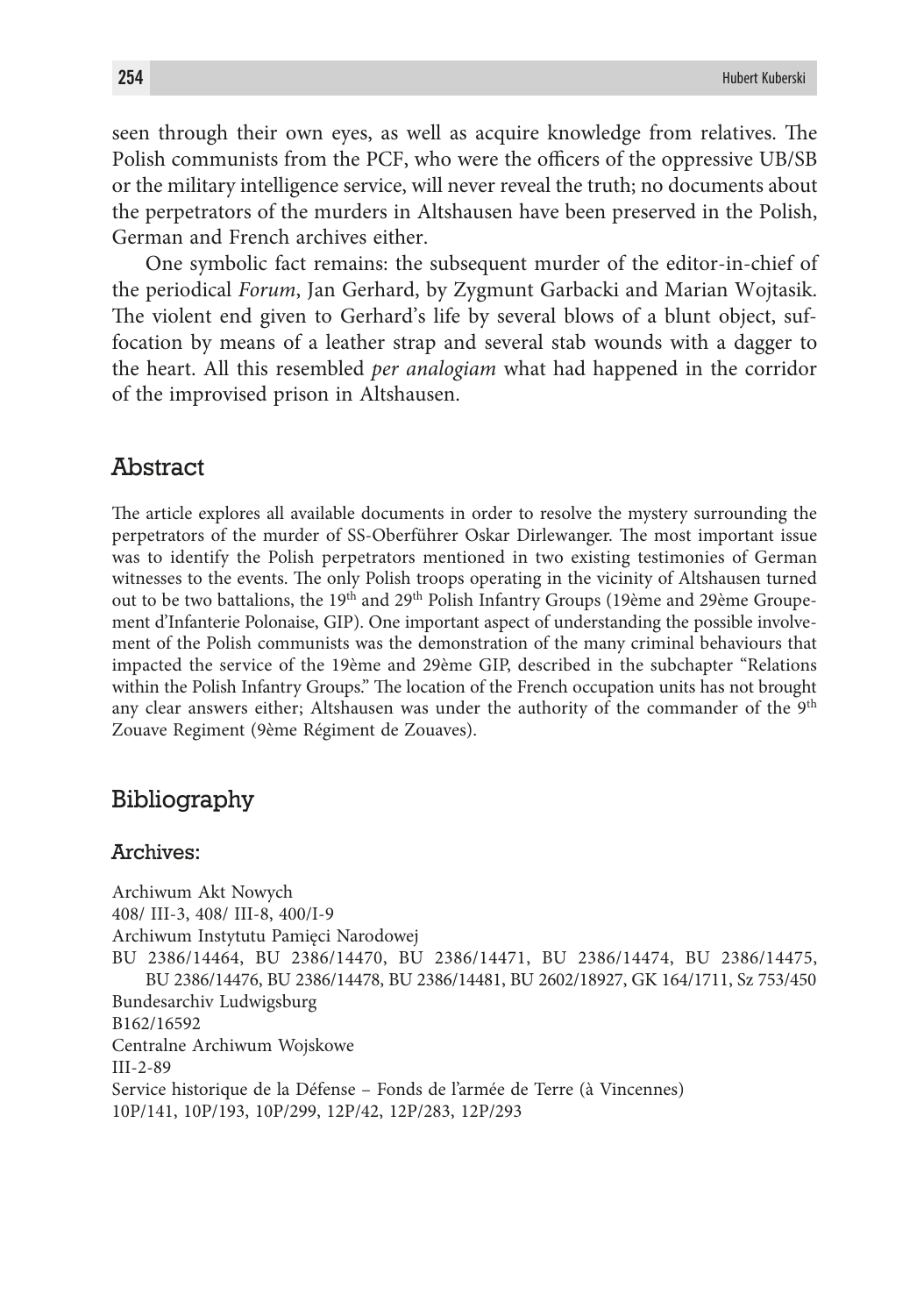### Memoirs:

*Erinnerungen an das SS-Sonderkommando "Dirlewanger,"* ed. Rolf Michaelis, Berlin, 2011. Korboński S., *W imieniu Kremla,* Warszawa, 1997.

T*he SS-Sonderkommando "Dirlewanger": A Memoir,* ed. Rolf Michaelis, Atglen, 2013.

#### Secondary sources:

- *Adel und Nationalsozialismus im deutschen Südwesten. Hrsg. v. Haus der Geschichte Baden-Württemberg. Stuttgarter Symposion Schriftenreihe Bd. 11*, ed. Ch. Dowe, Leinfelden–Echterdingen, 2007.
- *Denkorte an oberschwäbischen Erinnerungswegen im Landkreis Ravensburg*, Ravensburg, 2017.
- Emmrich S., Breucker D., Eitel P., *Kriegsende und Neubeginn. Das Jahr 1945 in Ravensburg, Weingarten und Umgebung – Taschenbuch*, Ravensburg, 1996.
- Klausch H.-P., *Antifaschisten in SS-Uniform. Schicksal und Widerstand der deutschen politischen KZ-Häftlingen Zuchthaus- und Werhmachtsgefangenen in der SS-Sonderformation Dirlewanger*, Bremen, 1993.
- Komornicki S., *Wojsko Polskie 1939–1945. Barwa i broń*, Warszawa, 1984.
- *Konzentrationslager Geschichte und Erinnerung: neue Studien zum KZ-System und zur Gedenkkultur. Workshop zur Geschichte der Konzentrationslager, 12.-15.10.2000 in der KZ-Gedenkstätte Flossenbürg*, ed. P. Haustein, Ulm, 2001.

Korboński S., *W imieniu Kremla*, Warszawa, 1997.

- *Lager Mühlau: 1942–1955*, ed. G. Woll, Tuttlingen, 2014.
- MacLean F. L., *The Cruel Hunters. SS-Sonderkommando Dirlewanger. Hitler's Most Notorious Anti-Partisan Unit*, Atglen, 1998.
- Mall V., *Die Häftlinge des KZ-Außenlagers Hailfingen/Tailfingen: Daten und Porträts aller Häftlinge,* Norderstedt, 2014.
- Michaelis R., *Der Weg zur 36. Waffen-Grenadier-Division der SS*, Rodgau, 1991.
- Salins R., *Les combats de l'armée française pour la libération: Provence Alsace Allemagne 1944– 1945*, Paris, 2013.
- Stüwe H., *Kehl im Dritten Reich. Stadtgeschichte 1933–1945,* Kehl am Rhein, 1995.
- Willbold H., *Das Kriegsende 1945 im nördlichen Oberschwaben unter besonderer Berücksichtigung des Altkreises Saulgau,* Bad Buchau, 1995.
- Жуков Д., Ковтун И., *Охотники за партизанами. Бригада Дирлевангера*, Москва, 2013.

### Periodicals:

*Focus*

*Heimatkundliche Blätter Zollernalb Kombatant Mundur i Broń Polska Zbrojna Schwäbische Zeitung Altshausen Wojskowy Przegląd Historyczny* 

#### Video materials:

*Polska Kronika Filmowa*, no. 35/45.